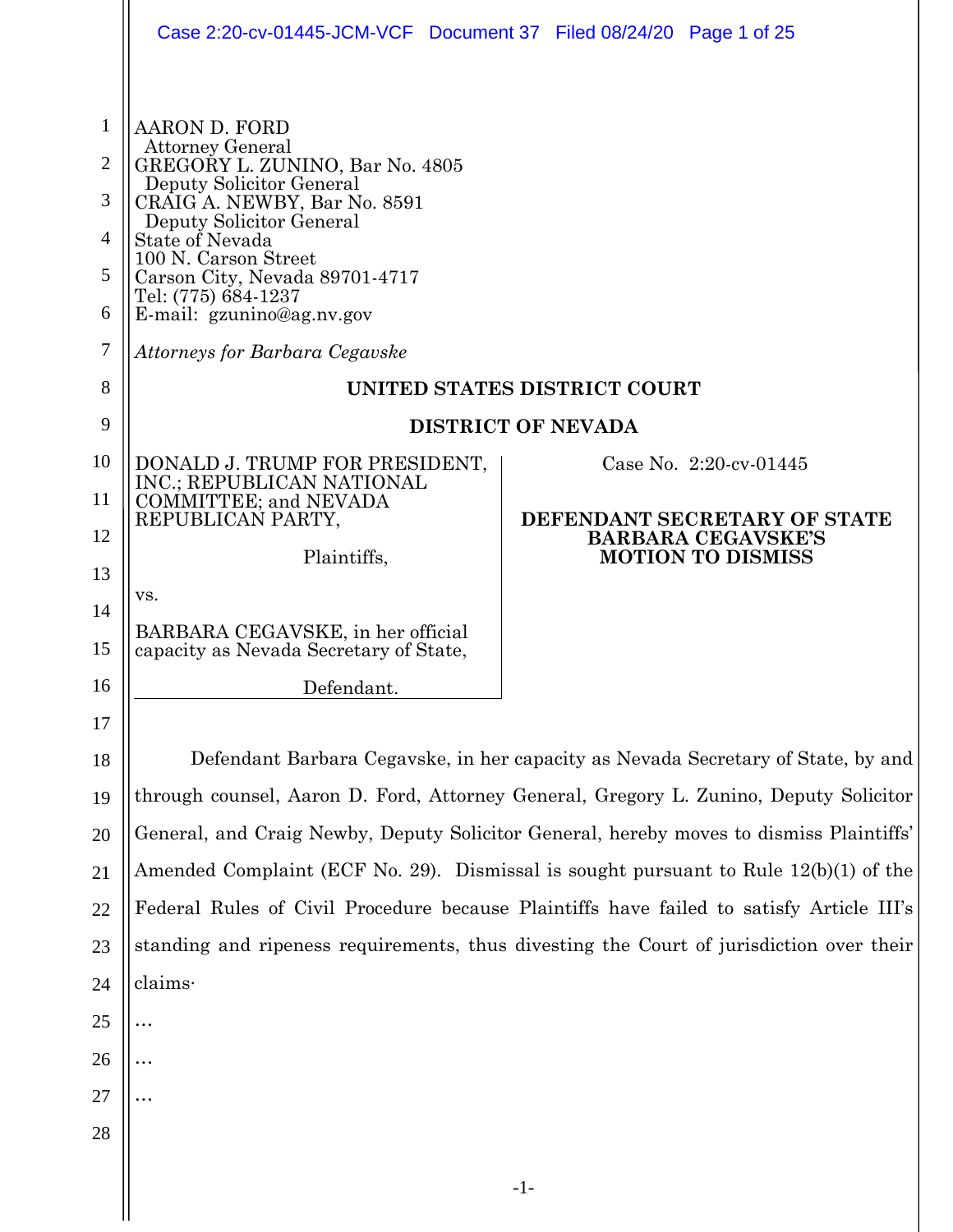1 2

3

4

5

6

7

8

## **POINTS AND AUTHORITIES**

## **I. INTRODUCTION**

Plaintiffs filed their original Complaint on August 4, 2020 (ECF No. 1). Defendant Secretary of State Barbara Cegavske (Secretary) filed a Motion to Dismiss their Complaint on August 10, 2020 (ECF No. 10), arguing that Plaintiffs lack standing to challenge Nevada's vote-by-mail election system. Instead of responding to the Motion to Dismiss, Plaintiffs filed an Amended Complaint on August 20, 2020 (ECF No. 29). But it fares no better, and it, too, must be dismissed for the reasons stated below.

9 10 11 12 13 14 15 16 Indeed, the debate over voting by mail now dominates the 24-hour news cycle. Advocates for vote-by-mail legislation argue that it is necessary to fully enfranchise voters and mitigate the public health threat posed by the current pandemic. Opponents argue that vote-by-mail processes are vulnerable to voter fraud. These competing arguments amount to a public policy debate, not a legal debate. And when this case is stripped of the legal jargon and litigious tone, it becomes clear that the Amended Complaint (ECF No. 29) presents a simple policy disagreement about how best to balance voter access concerns against election integrity concerns.

17 18 19 20 21 22 23 Of course, there is value in public debate about the policy wisdom of vote-by-mail election systems.[1](#page-1-0) But any assertion that the legislation will substantially increase voter fraud is speculative. Consequently, the debate about vote-by-mail should be carried out in a non-judicial forum, allowing the Secretary to use critical public resources to ensure a free and fair 2020 election, rather than be consumed by discord. Avoiding generalized policy disputes is precisely what the standing requirement of Article III, § 2 of the U.S. Constitution requires.

24

…

- 25
- 26

<span id="page-1-0"></span><sup>27</sup> 28 <sup>1</sup> In fact, the Secretary opposed the legislation at issue in this case due, in part, to the high cost of mailing ballots to all active, registered voters while simultaneously standing up a significant number of physical polling locations relative to previous elections.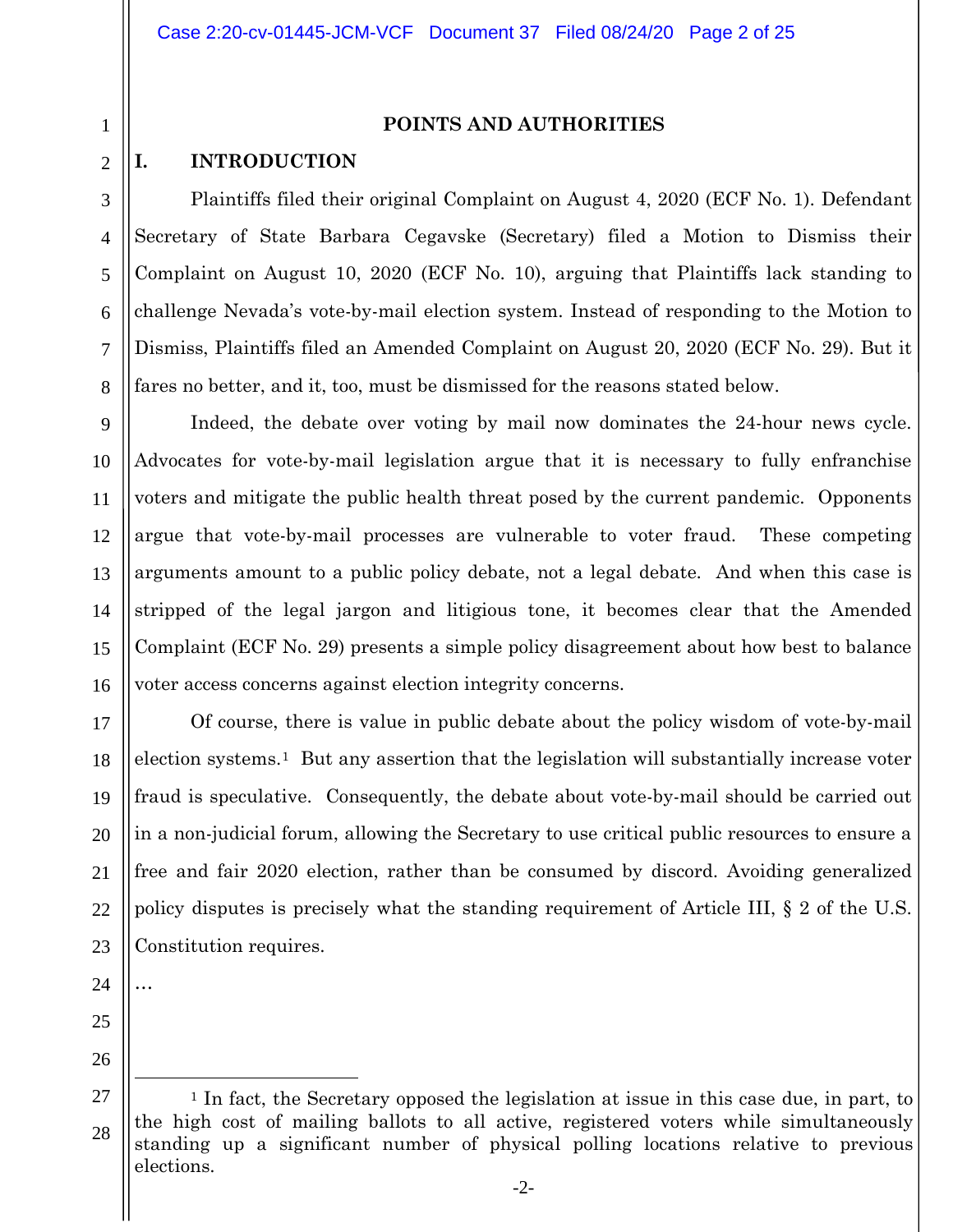#### Case 2:20-cv-01445-JCM-VCF Document 37 Filed 08/24/20 Page 3 of 25

12

13

14

15

16

17

18

19

20

21

22

23

For example, other states, such as Utah, Colorado, Oregon, Hawaii and Washington have adopted vote-by-mail election processes. Utah Code Ann. § 20A-3a-302; Colo. Rev. Stat. § 1-5-401; Ore. Rev. Stat. § 254.465; Hawaii Stat. § 11-101; Rev. Code of Wash. [2](#page-2-0)9A.40.010. And Florida, among many other states,<sup>2</sup> has adopted a no-excuse absentee system whereby any voter may cast a vote by mail after having simply requested a paper ballot. Fl. Stat.  $\S$  101.62. Given the fears surrounding the pandemic, these voting systems have great potential to prompt widespread voting by mail in the 2020 general election, whether by absentee ballot or vote-by-mail processes.

In this lawsuit, President Donald J. Trump draws a distinction between absentee voting, which he apparently finds unobjectionable, and vote-by-mail election systems (ECF No. 29 at ¶ 41). Without evidence, he claims that vote-by-mail systems are vulnerable to voter fraud because of how voters receive their paper ballots. According to the President, the voter's affirmative request for an absentee ballot allows election officials to verify the identity of the voter, while a ballot mailed unsolicited to a voter can be intercepted by fraudsters (ECF No. 29 at ¶43). This speculative assertion about ballot interception ignores the processes that are in place to verify a person's identity after the person returns the ballot to election officials. Given Nevada's processes for verifying voter identity at the polls, the distinction between absentee voting and vote-by-mail is meaningless. Indeed, this case in unique among other lawsuits filed by President Trump around the country because it challenges the constitutionality of legislation, not administrative action or executive orders. Here, the legislation is consistent in all materials respects with the laws of the other vote-by-mail states mentioned above.

24 25 26

Recently enacted by Assembly Bill No. 4 of the 32nd (2020) Session of the Nevada Legislature (AB 4), Nevada's vote-by-mail processes replace the "mailing precincts" that were implemented for the 2020 primary election. *Compare* NRS §§ 293.343-.355 *with* AB

27

<span id="page-2-0"></span><sup>28</sup> <sup>2</sup> The website of the National Conference of State Legislatures lists twenty-nine states in addition to Florida as offering no-excuse absentee voting. *See* [https://www.ncsl.org/research/elections-and-campaigns/vopp-table-1-states-with-no](https://www.ncsl.org/research/elections-and-campaigns/vopp-table-1-states-with-no-excuse-absentee-voting.aspx)[excuse-absentee-voting.aspx,](https://www.ncsl.org/research/elections-and-campaigns/vopp-table-1-states-with-no-excuse-absentee-voting.aspx) last accessed on August 10, 2020.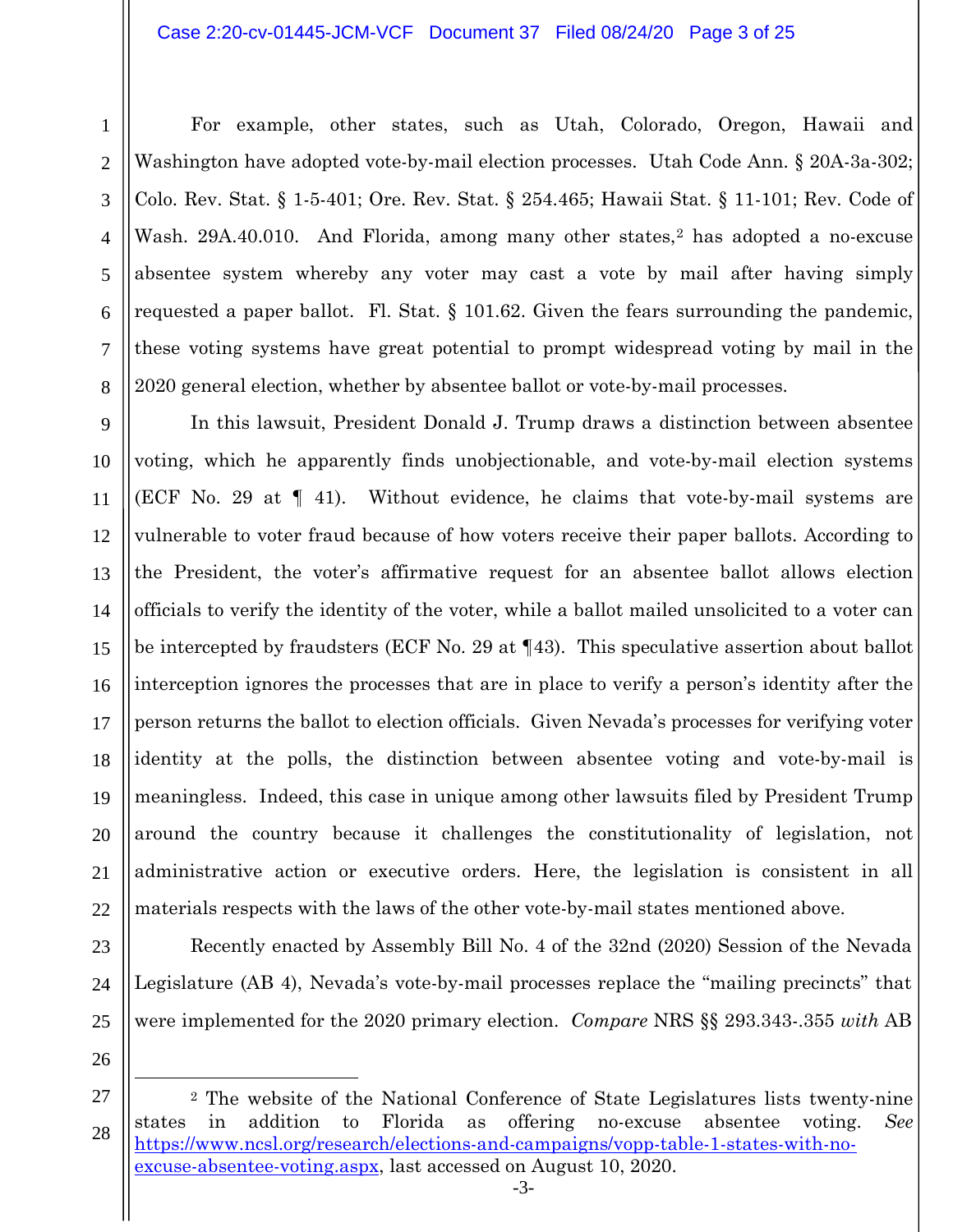### Case 2:20-cv-01445-JCM-VCF Document 37 Filed 08/24/20 Page 4 of 25

6

7

8

9

10

11

1

4 at §§ 2-27. Further complicating election preparation, the Republican National Committee (RNC) and the Nevada Republican Party (NVGOP) have joined this litigation. Collectively, Trump, Inc., the RNC and the NVGOP (Plaintiffs) allege that the votes of Republican voters will be unconstitutionally diluted by Nevada's vote-by-mail election processes (ECF No. 29 at ¶¶ 6, 31, 32, 34, 102, 125, 140, 154, 168 and 169). Additionally, Plaintiffs allege that a lack of uniformity in Nevada's election processes and procedures will cause differential treatment of voters, thus violating their rights under the Equal Protection Clause (ECF No. 29 at ¶¶ 5, 30, 35-37, 100, 101, 125, 135-137, 140, 141, 149- 151, 154, 155, 161-163). Finally, Plaintiffs allege that Nevada law conflicts with federal law by changing the date of the national Election Day, as established by 2 U.S.C. §§ 1, 7, and 3 U.S.C. § 1 (ECF No. 29 at ¶¶ 94-97, 104-123).

12 13 14 15 16 17 18 19 20 21 22 23 24 None of these claims gives rise to a cognizable injury, as required by Article III's standing requirement, because none is accompanied by factual allegations supporting a reasonable inference that a person's vote will actually be diluted as a result of the processes and procedure under scrutiny in Nevada. None of the claims gives rise to a cognizable injury for the additional reason that none is accompanied by factual allegations supporting a reasonable inference that Nevada voters will be subject to differential treatment.[3](#page-3-0) Furthermore, because their claims lack legal merit, Plaintiffs cannot meet Article III's standing requirement even if they were to make yet another amendment to their original complaint. To the extent Plaintiffs' equal protection claims suggest that Nevada will experience unforeseeable problems with election administration at the local level, these claims are not ripe for review. Additionally, because the claims seek to have this Court impose upon Nevada a top-down system of election administration, they are barred by the Tenth Amendment and principles of federalism.

<span id="page-3-0"></span><sup>25</sup>

<sup>26</sup> 27 28 <sup>3</sup> As discussed below, Plaintiffs lack standing because they speculate, without factual support, that various administrative problems will arise during the 2020 general election due to discretionary decisions by election officials. Though it is conceivable that some administrative challenges may arise during the 2020 election, as they do in every election, Plaintiffs' claims cannot reasonably be stated with any factual specificity until after the election. For this reason, their claims fail both the standing and ripeness requirements of Article III.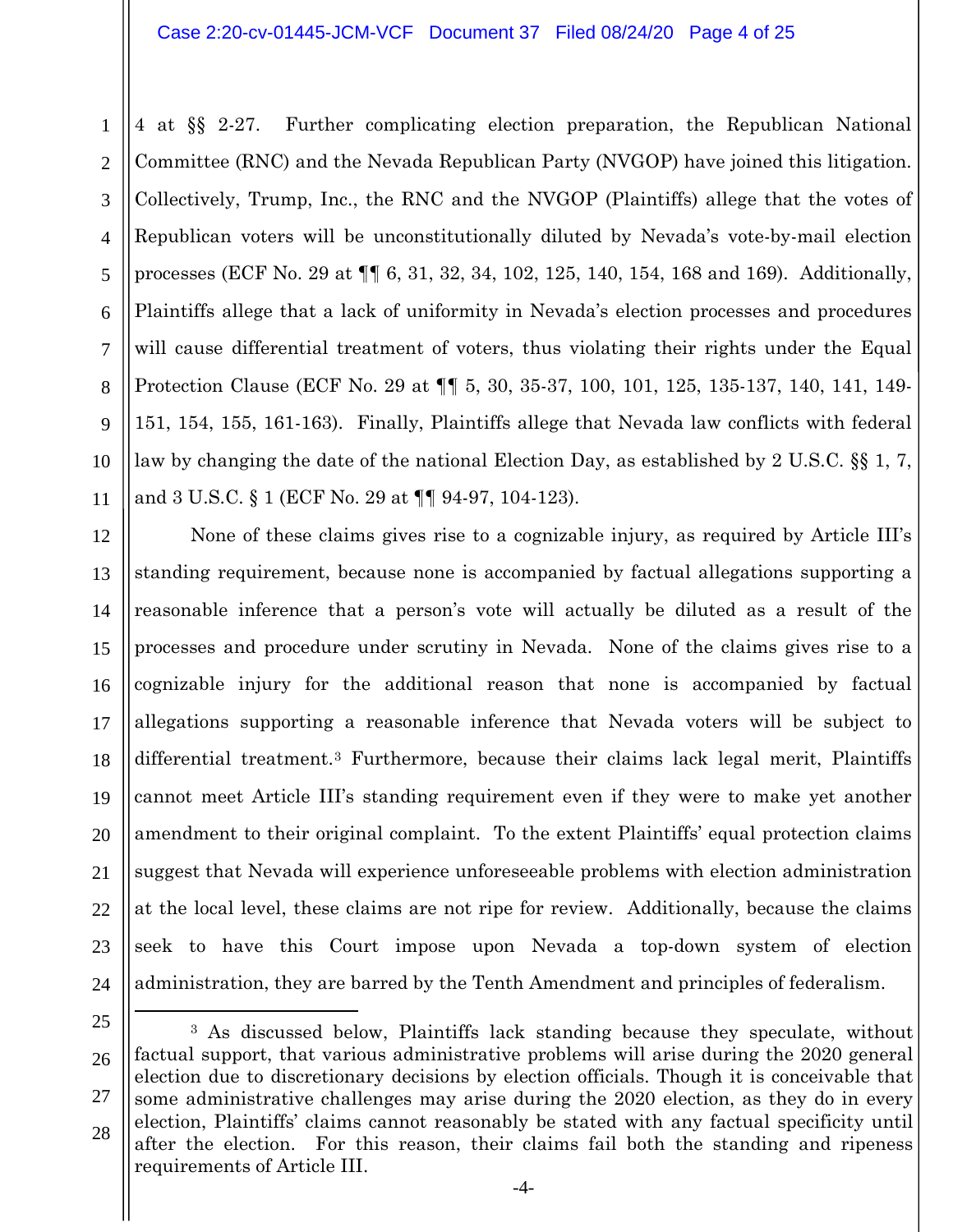## **A. Summary of Allegations and Defenses.**

Plaintiffs challenge specified sections of AB 4 as they relate to the 2020 general election. Plaintiffs are not Nevada voters, but they clearly seek to represent Nevada Republican voters by way of this lawsuit (ECF No. 29 at ¶¶ 14-20). They allege five causes of action.

**Count I** argues that section 20(2) of AB 4 is preempted by federal law (ECF No. 29 at  $\P$  104-123). As discussed below, section 20(2) has a companion provision that predates the enactment of AB 4. NRS § 293.317. Plaintiffs concede that state law governs election processes for federal elections unless preempted by Congressional enactment (ECF No. 29 at ¶¶ 22 and 23). Section 20(2) establishes a presumption that a mailed ballot received within 3 days after the election was cast on or before the date of the election if the ballot envelope bears no postmark. Plaintiffs argue that section 20(2) conflicts with federal law because it effectively pushes back national Election Day. Even if this strained reading of federal law were correct, which it is not, section 20(2) has caused no injury to Plaintiffs yet, if ever.

**Count II** argues that sections 11 and 12 of AB 4 violate the Equal Protection Clause because they treat rural voters differently than urban voters. Sections 11 and 12 do this, according to Plaintiffs, by affording urban voters more physical polling places on a per capita basis (ECF No. 29 at ¶¶ 100, 124-138). But sections 11 and 12 require only that a *minimum* number of physical polling locations be placed in each of Nevada's counties. Sections 11 and 12 do not preclude local election officials in the rural counties from establishing a greater number of physical polling places than the required minimums. Far from discriminating against rural voters, sections 11 and 12 give local elections officials the flexibility to adapt to rural needs and conditions. Sections 11 and 12 have caused no injury to Plaintiffs yet, because there is no evidence or allegation that rural election officials will fail to establish physical polling places sufficient in number to meet the needs of in-person voters.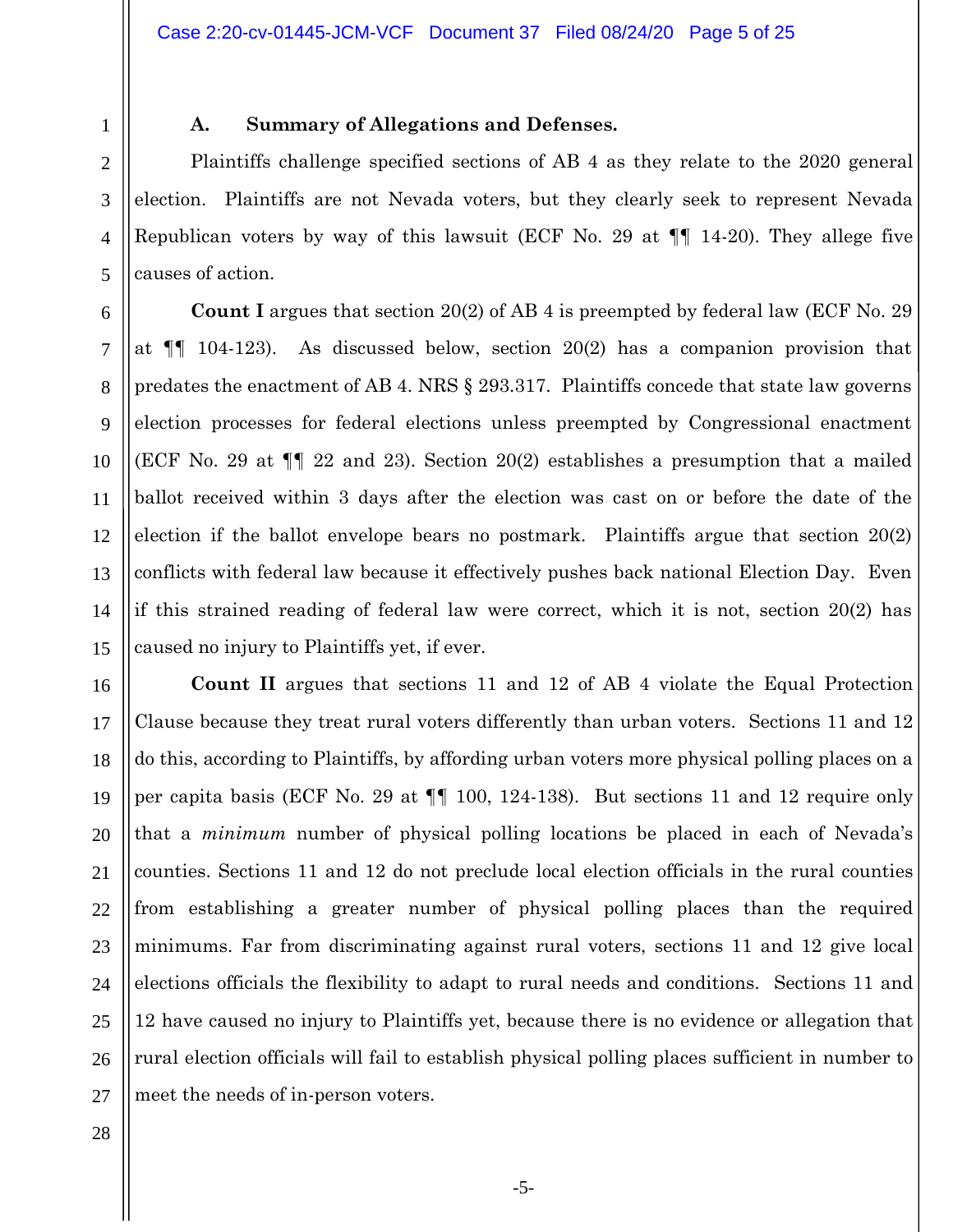1

**Count III** argues that section 22 of AB 4 violates the Equal Protection Clause because it gives local election officials too much discretion to "establish procedures for the processing and counting of mail ballots" (ECF No. 29 at  $\P\P$  101, 139-152). Plaintiffs speculate that local election officials will adopt counting and processing rules that differ significantly from those adopted by their colleagues in other counties, thus subjecting voters to arbitrary treatment in the aggregate. Far from subjecting voters to arbitrary treatment in the aggregate, section 22 facilitates uniformity in the application of statutes that might otherwise have a remote potential to burden or disenfranchise voters in certain counties or localities. Section 22 facilitates uniformity in the application of the law by giving local elections officials the flexibility to adapt to local needs and conditions as they administer Nevada's election statutes. Section 22 has caused no injury to Plaintiffs.

**Count IV** argues that section 25 of AB 4 violates the Equal Protection Clause because it provides a vague directive to local elections officials regarding the obligation to discard two ballots that have been folded together in a single envelope (ECF No. 29 at ¶¶ 102, 153-164). As with their claim in Count III, Plaintiffs speculate that local election officials will, from one county to the next, apply inconsistent standards for determining whether to discard or accept certain ballots received in the mail under rare and unusual circumstances. As discussed below, section 25 has an obscure companion provision that predates the enactment of AB 4 by sixty years. NRS § 293.363. As a practical matter, section 25 will rarely if ever result in the acceptance of two ballots that are folded together in a single envelope. Accordingly, it does not yet pose a threat of vote dilution. Moreover, Plaintiffs do not complain that section 25 has the potential to disenfranchise voters who improperly enclose two or more ballots in a single envelope. Section 25 has caused no injury to Plaintiffs.

27 28 **Count V** alleges that sections 11, 12, 20(2), 22 and 25, when considered together in light of a modification to an existing criminal prohibition against using ballot couriers, see AB 4 at § 21, collectively present a threat of vote dilution (ECF No. 29 at  $\P\P$  165-171).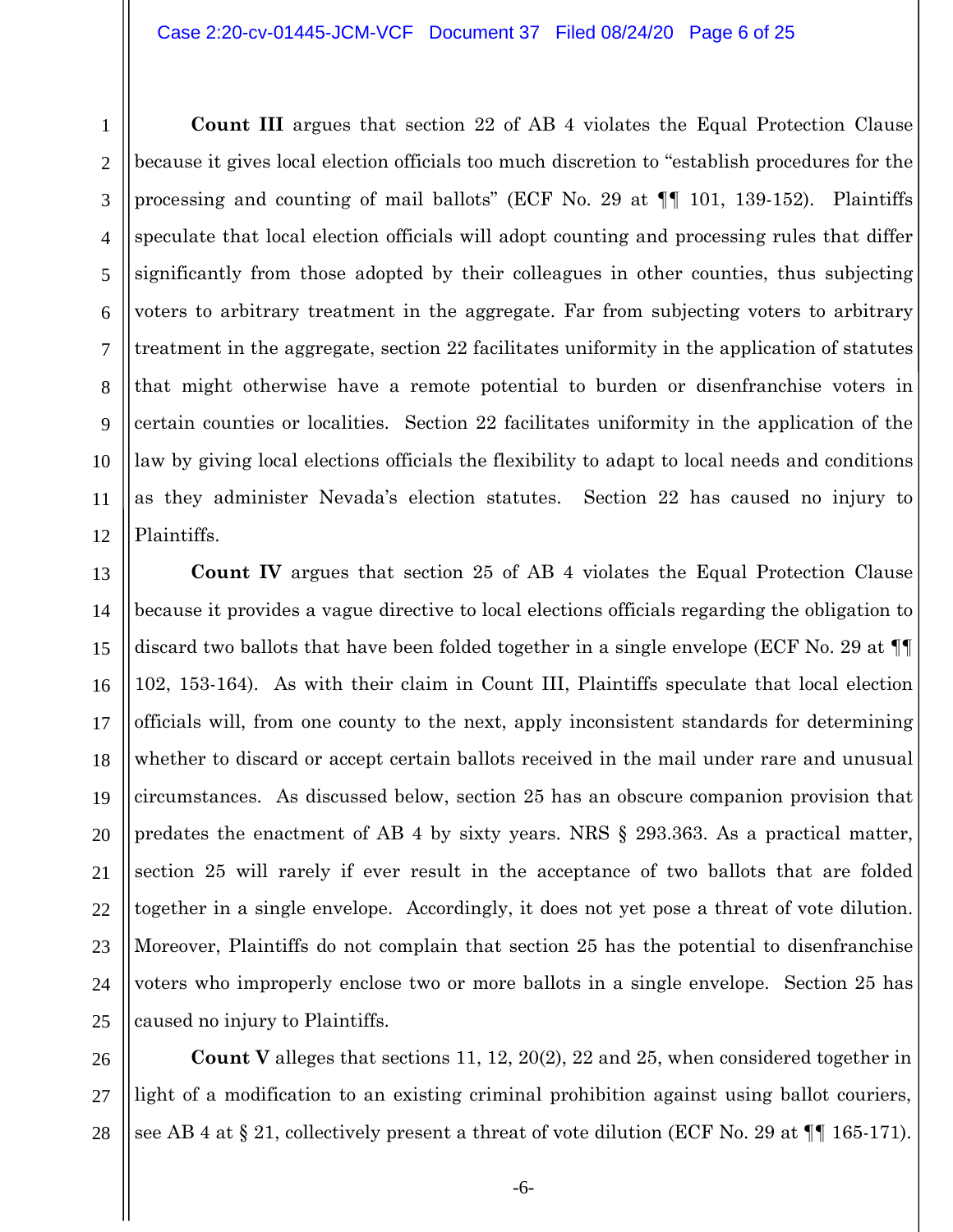1 2 3 4 5 6 Plaintiffs speculate that these sections of AB 4 increase the risk of voter fraud, thereby diluting "honest" votes (ECF No. 29 at ¶ 168). Plaintiffs fail to acknowledge, however, that existing provisions of Nevada law provide ample deterrents to, and protections against, voter fraud. Plaintiffs' objections to AB 4 are based upon policy arguments, not constitutional infirmities in state law. Sections 11, 12, 20(2), 21, 22 and 25 have caused no injury to Plaintiffs.

### **B. Summary of AB 4.**

7

25

26

27

28

8 9 10 11 12 13 14 15 16 17 18 19 20 21 22 23 24 Due to the COVID-19 pandemic, the Nevada Legislature made changes to Nevada's existing mail-in processes through its enactment of AB 4. These modest changes apply to an election occurring during a declared state of emergency or disaster, including the 2020 general election. AB 4 at §§ 5 and 8. Prior to the pandemic, Nevada offered voters the ability to vote absentee without providing an excuse or justification. To cast a vote by mail, voters simply had to request an absentee ballot. NRS §§ 293.3038-.340. Additionally, voters in remote rural areas could be grouped together in "mailing precincts" and automatically mailed their paper ballots. NRS §§ 293.343-.355. For the 2020 primary election, Nevada's state and local election officials expanded mailing precincts to encompass the entire state. The decision to expand mailing precincts was the subject of a similar lawsuit asserting vote dilution as the source of alleged injuries to individual voters. In that case, Judge Miranda Du denied the voters' request for a preliminary injunction. Judge Du denied the request for injunctive relief because the voters were unable to demonstrate their standing to challenge mail-in voting processes under a theory of vote dilution. *Paher v. Cegavske*, \_\_F. Supp.3d \_\_, 2020 WL 2089813, \*5 (D. Nev. 2020). Judge Du described Nevada's preparations for the 2020 primary election as follows:

> Under the Plan, all active registered voters will be mailed an absentee ballot (mail-in ballot) for the primary election. If a voter is registered to vote at his or her current address, they need not take any further action to receive an absentee ballot. ... Nevada's governing statutes provide for mailing precincts— specifically NRS §§ 293.343 through 293.355. Through these provisions, the Nevada Legislature has given the Secretary and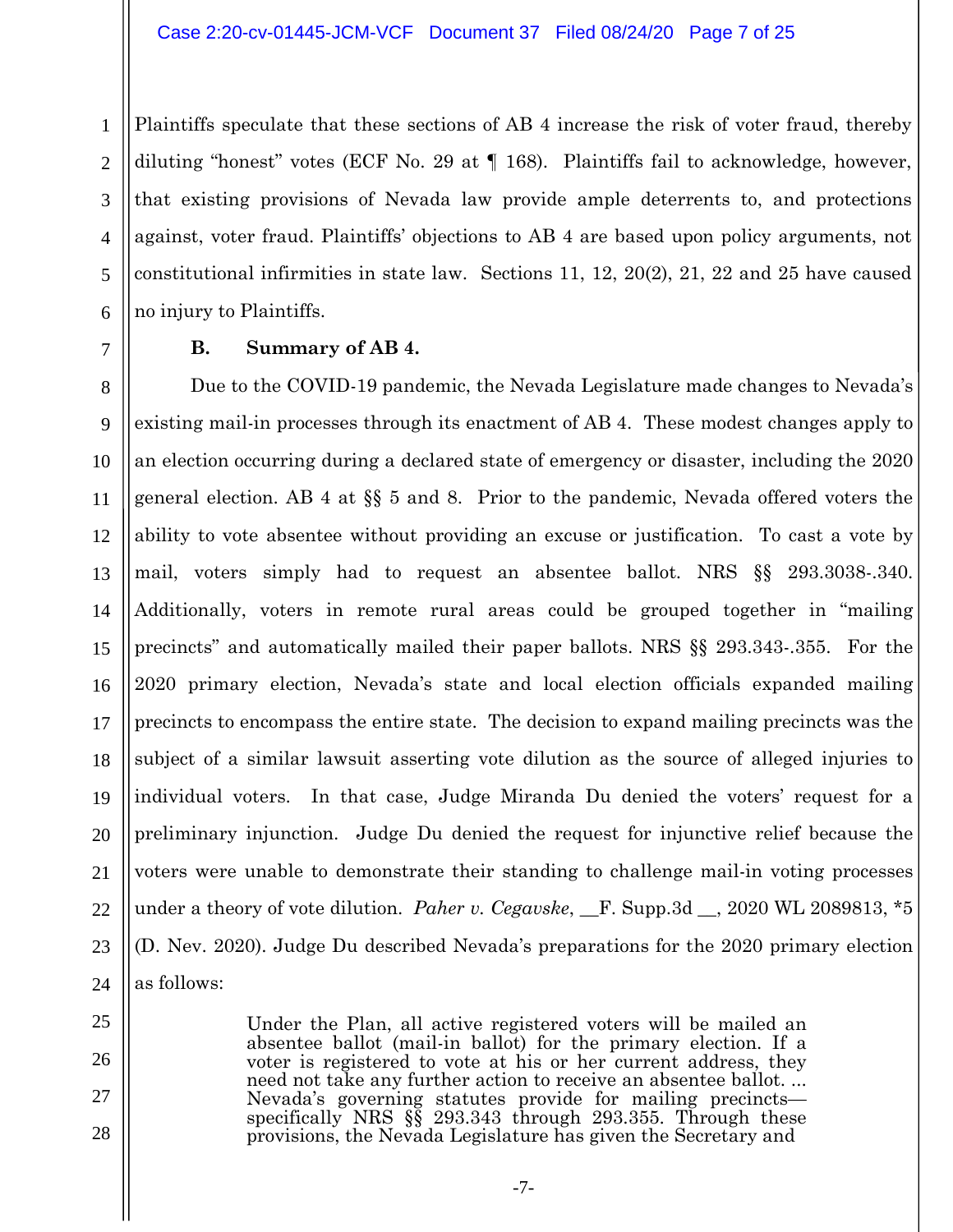#### Case 2:20-cv-01445-JCM-VCF Document 37 Filed 08/24/20 Page 8 of 25

county clerks authority to mail ballots to registered voters rather than requiring voters to request those ballots through the absent ballot process.

*Id*. at \*2, \*3.

Little has changed since the *Paher* plaintiffs attempted to disrupt the 2020 primary election by advancing claims such as those at issue here. Although Nevada's vote-by-mail processes have now been enacted through legislation, as opposed to being implemented through administrative action, the details for the 2020 general election remain essentially the same as those for the 2020 primary election. Rather than approving another temporary expansion of mailing precincts for the 2020 general election, AB 4 simply directs local election officials to mail paper ballots to all active registered voters in the state whenever the Governor has declared a state of emergency or disaster. AB 4 at  $\S$  15. As a practical matter, AB 4 adopted a plan like that which had been used for the primary election. Plaintiffs parse what they perceive to be modifications that undermine the uniformity of election administration from one county to the next. These include sections 11, 12, 20(2), 22 and 25 of AB 4 (ECF No. 29 at ¶¶ 5, 100, 101, 136, 149 and 161).

While they couch their lawsuit as a challenge to AB 4, Plaintiffs attack two provisions of existing Nevada law. Sections 20(2) and 25 already appeared in statute at NRS §§ 293.317 and .363. While NRS § 293.317 became effective on January 1, 2020, *see* Act of June 14, 2019, ch. 619, §§ 45 and 152, 2019 Nev. Stat. 4079 and 4144, the provisions of NRS § 293.363 date all the way back to 1960, *see* Act of March 14, 1960, ch. 157, §131, 1960 Nev. Stat. 259. Respectively, these sections address the 3-day postal delivery presumption for ballots that bear no postmark, and the rare situation where two ballots are folded together in a single envelope. To support their nebulous argument that AB 4 increases the probability of voter fraud, Plaintiffs claim that these unremarkable provisions of *existing* law: (1) "provide[] no guidance or guardrails for the establishment of standards" (ECF No. 29 at ¶144), *see* NRS 293.363; and (2) "allow[] absent ballots to be cast after Election Day but still counted as lawfully cast votes in the 2020 general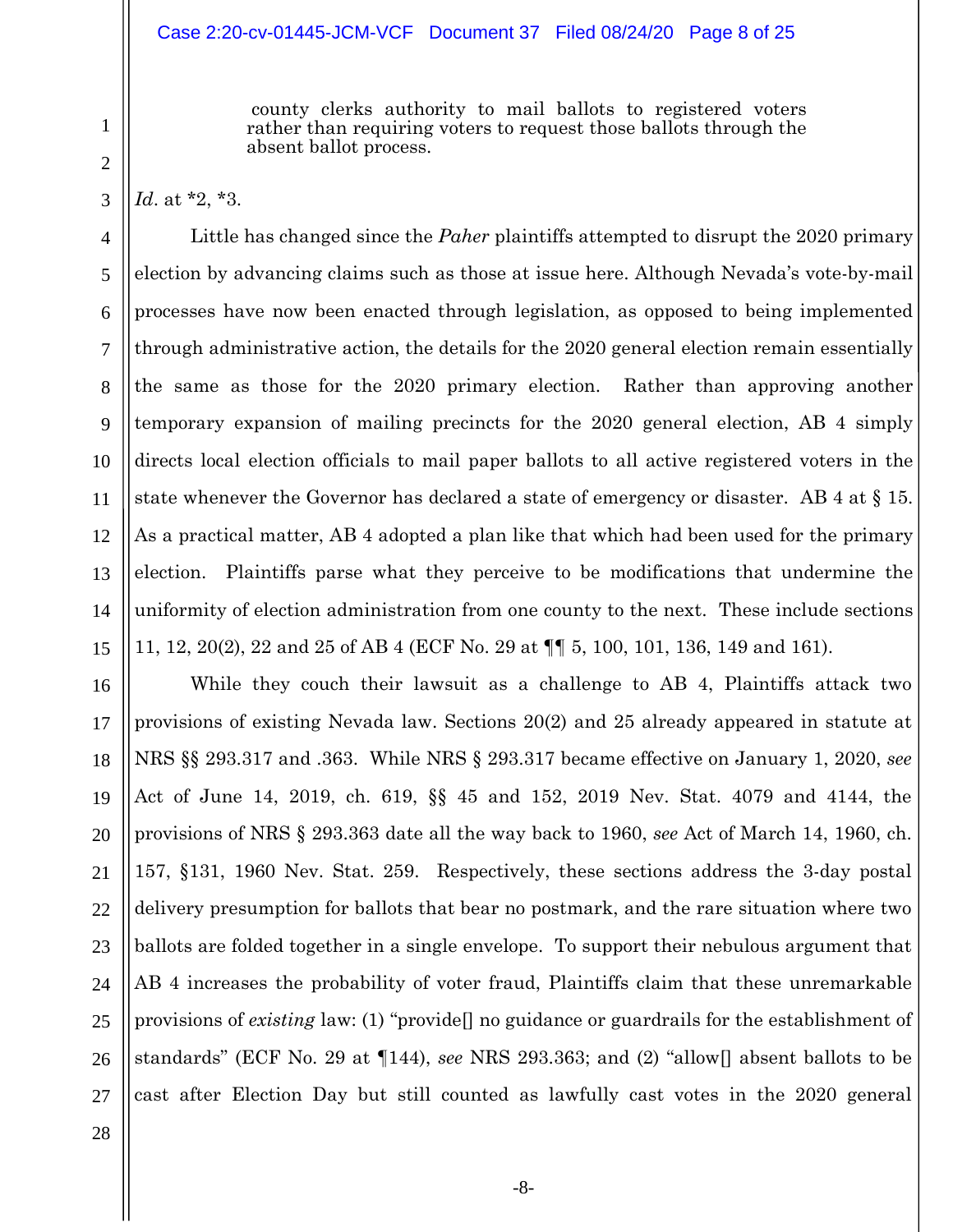2 election" (ECF No. 29 at ¶ 119), *see* NRS 293.317. However, sections 20(2) and 25 of AB 4 merely duplicate the provisions of existing law, such that they are now applicable to affected elections in addition to regular elections. As duplicate provisions of existing law, they cannot logically be the source of an increased risk of fraud resulting from the enactment of AB 4.

Although sections 11, 12 and 22 are new, they do not increase or decrease the risk of voter fraud. They merely establish a minimum number of physical polling locations in each county (§§ 11 and 12), and give discretion to local election officials regarding the adoption of procedures for counting and processing paper ballots (§ 22). And section 25, which duplicates existing law, addresses the rare situation where two voters enclose their ballots in a single envelope. Ironically, sections 11, 12 and 22 have nothing to do with ballot verification, and section 25 is only tangentially related to ballot verification. Plaintiffs' argument that these provisions increase the risk of voter fraud is based upon an unintelligible thread of causation which assumes that local election officials will not capably perform their jobs.

# **II. STANDARD OF REVIEW**

Rule 12(b)(1) of the Federal Rules of Civil Procedure allows defendants to seek dismissal of a claim or action for a lack of subject matter jurisdiction. Dismissal under Rule 12(b)(1) is appropriate if the complaint, considered in its entirety, fails to allege facts on its face that are sufficient to establish subject matter jurisdiction. *In re Dynamic Random Access Memory (DRAM) Antitrust Litigation*, 546 F.3d 981, 984–85 (9th Cir. 2008).

Although the defendant is the moving party in a motion to dismiss brought under Rule 12(b)(1), the plaintiff is the party invoking the court's jurisdiction. As a result, the plaintiff bears the burden of proving that the case is properly in federal court. *McCauley v. Ford Motor Co.*, 264 F.3d 952, 957 (9th Cir. 2001) (citing *McNutt v. General Motors Acceptance Corp.*, 298 U.S. 178, 189 (1936)). Federal courts are courts of limited …

1

-9-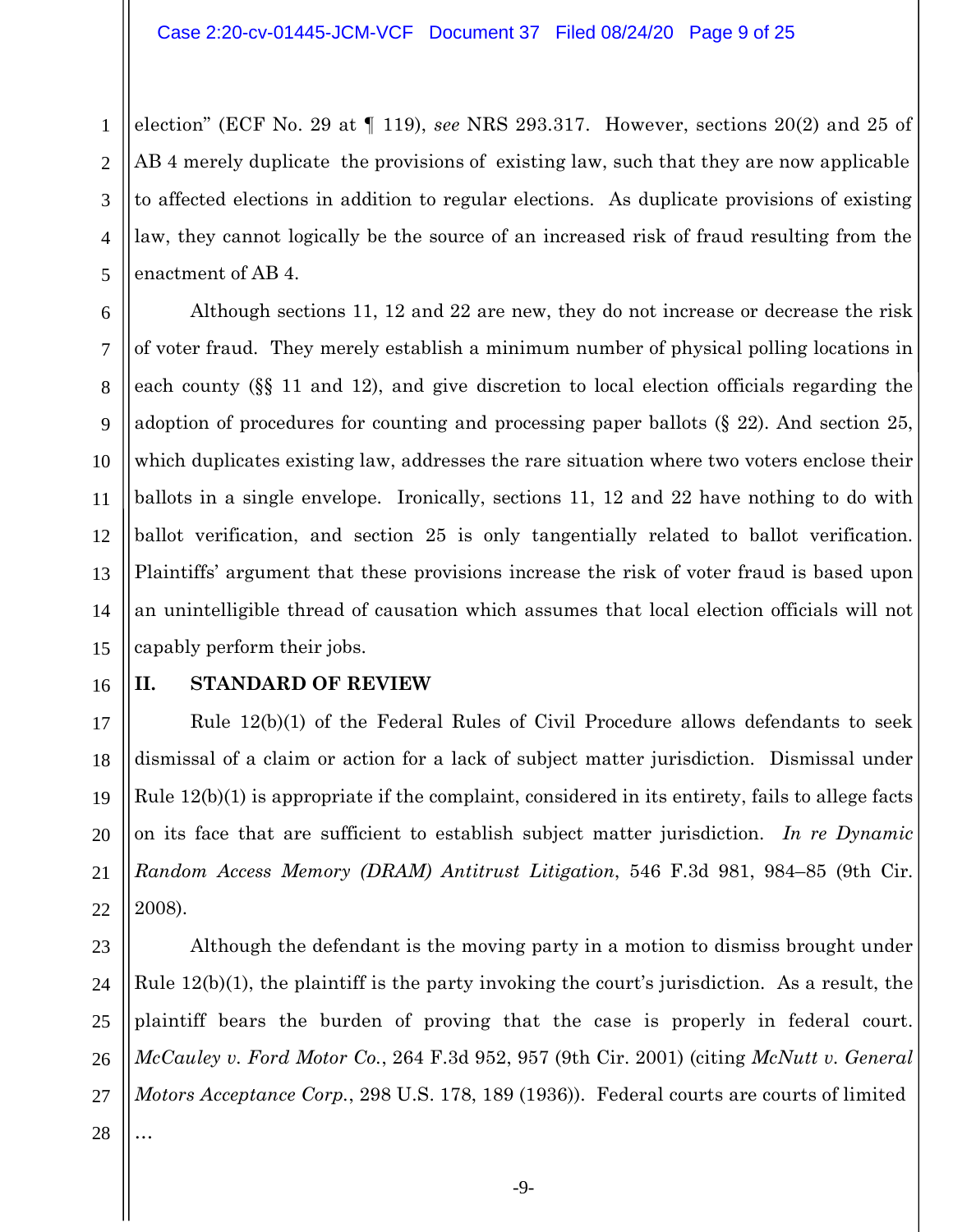#### Case 2:20-cv-01445-JCM-VCF Document 37 Filed 08/24/20 Page 10 of 25

1 2 3 4 5 6 jurisdiction. *Owen Equip. & Erection Co. v. Kroger*, 437 U.S. 365, 374 (1978). A federal court is presumed to lack jurisdiction in a case unless the contrary affirmatively appears. *Stock West, Inc. v. Confederated Tribes of the Colville Reservation*, 873 F.2d 1221, 1225 (9th Cir. 1989). Thus, federal subject matter jurisdiction must exist at the time an action is commenced. *Mallard Auto. Grp., Ltd. v. United States*, 343 F. Supp. 2d 949, 952 (D. Nev. 2004).

7 8 9 10 11 12 13 14 15 16 17 18 19 20 21 22 23 Article III, § 2 of the U.S. Constitution states that the federal courts may only adjudicate "Cases" and "Controversies". *See Lujan v. Defenders of Wildlife*, 504 U.S. 555, 559 (1992). The case-or-controversy requirement of Article III requires that Plaintiffs establish their "standing" as a jurisdictional prerequisite to the prosecution of this lawsuit. *Clapper v. Amnesty International USA*, 586 U.S. 398, 408 (2013). As Judge Du previously held, *see Paher*, 2020 WL 2089813, \*5, plaintiffs who express policy-based concerns about voter fraud do not typically have standing, in advance of an election, to pursue claims that that their votes will be diluted in violation of rights guaranteed by the Fourteenth Amendment. This is because such claims are "speculative, unsupported, and not particularized." *Id*. At this early point in the election cycle, no votes have even been counted. Until the votes have been counted and the 2020 general election has run its course, it is impossible to know whether anyone's vote will have been diluted. Plaintiffs imply that the election-integrity and anti-fraud measures in place for the 2020 general election are not sufficiently robust to prevent voter fraud (ECF No. 29 at ¶ 42). However, having failed to articulate an injury that is sufficiently concrete and particularized to justify a radical judicial intervention in the 2020 general election, Plaintiffs offer no good reason why the Court should entertain their causes of action.

24 25 26 27 Ultimately, the search for the proper balance between voter access and electionintegrity considerations is a matter for policy makers and legislators, not federal courts. Plaintiffs' Complaint should be dismissed on the ground that the Court lacks subject matter jurisdiction over their claims.

28

…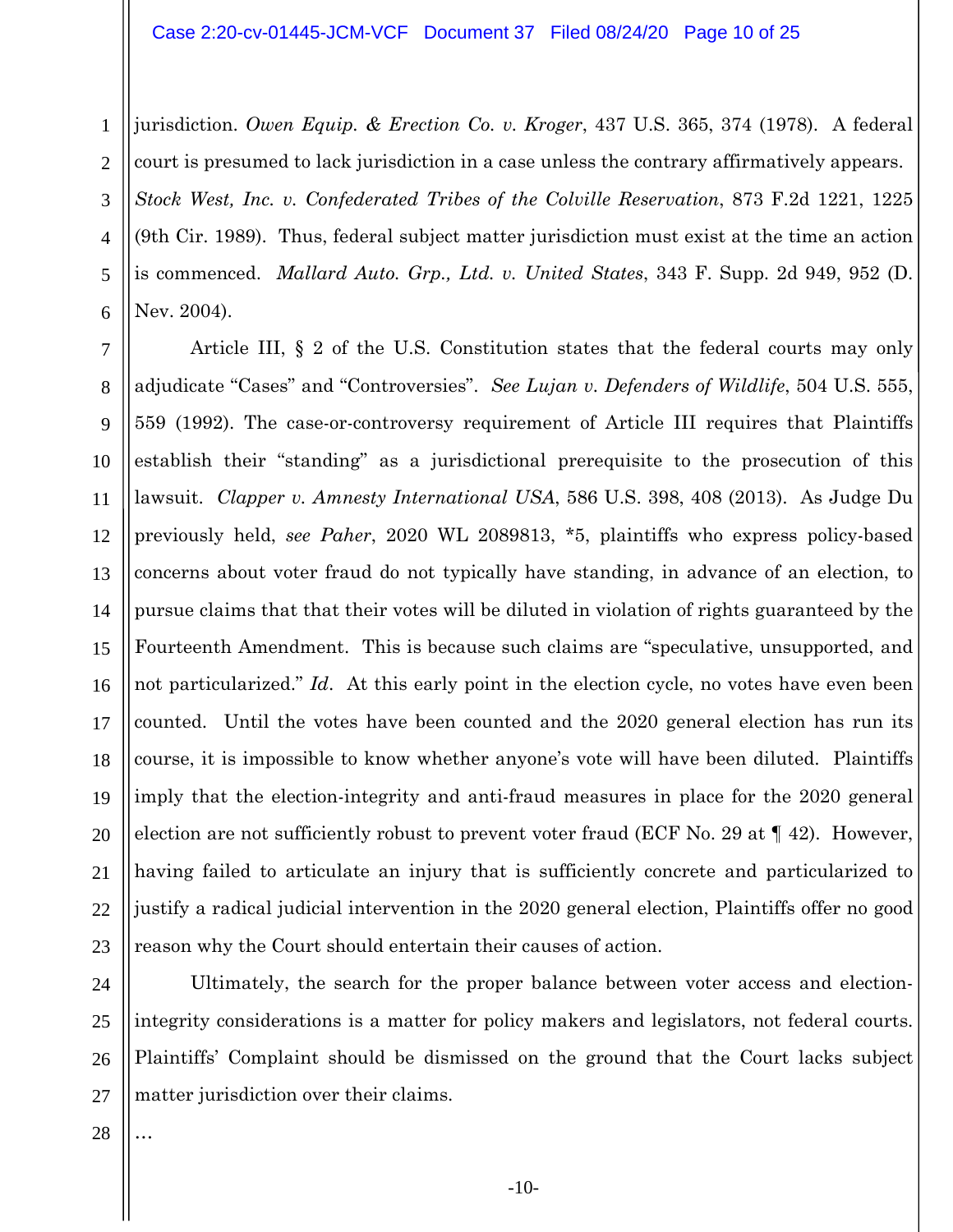### **III. ARGUMENT**

2

3

4

5

6

7

8

9

10

11

12

13

21

1

# **A. Plaintiffs Fail to Satisfy Basic Principles of Standing.**

Article III, § 2 empowers the federal judiciary to hear only "Cases" and "Controversies", not policy debates. *See Lujan v. Defenders of Wildlife*, 504 U.S. 555, 559 (1992). To demonstrate standing, Plaintiffs must articulate enough facts to show that their alleged injury is "actual or imminent, not conjectural or hypothetical." *Lujan*, 504 U.S. at 560 (internal quotation marks and citations omitted). Additionally, they must show a "causal connection" between the alleged injury and the conduct about which they complain. *Id*. As a final matter, Plaintiffs may not offer mere speculation that a decision in their favor, namely a decision enjoining the implementation of AB 4, will redress the supposed vote dilution and disparate voter treatment that will occur if voters are permitted to cast their votes by mail. *Id*. at 561. *See also City of Los Angeles v. Lyons*, 461 U.S. 95, 110–112 (1983).

14 15 16 17 18 19 20 22 According to Plaintiffs, it is a "common-sense conclusion" that increased voting by mail increases the probability of voter fraud (ECF No. 29 at ¶ 76). Yet, there is no evidence of voter fraud in other states that have increased voting by mail, even in these emotionally-charged, hyper-partisan times. Indeed, there are countless variables that can theoretically contribute to increased voter fraud in any given election. Consequently, standing must be based upon a particularized injury, not a presumed injury that is common to the electorate in general. The alleged injury in this case is hypothetical, not actual or imminent, and cannot possibly be traced from individual voters to increased vote-by-mail participation by the Nevada electorate.

23 24 25 26 27 28 Based upon past experience, and given Nevada's long history of voting in person coupled with the significant number of physical polling places that will be open during early voting and on Election Day, *see* AB 4 at §§ 11 and 12, it is likely that the vast majority of Nevada voters will choose to surrender their paper ballots to poll workers and vote in person. This surrender process, described at section 18 of AB 4, undermines Plaintiffs' argument that unsecured or discarded ballots will find their way into the hands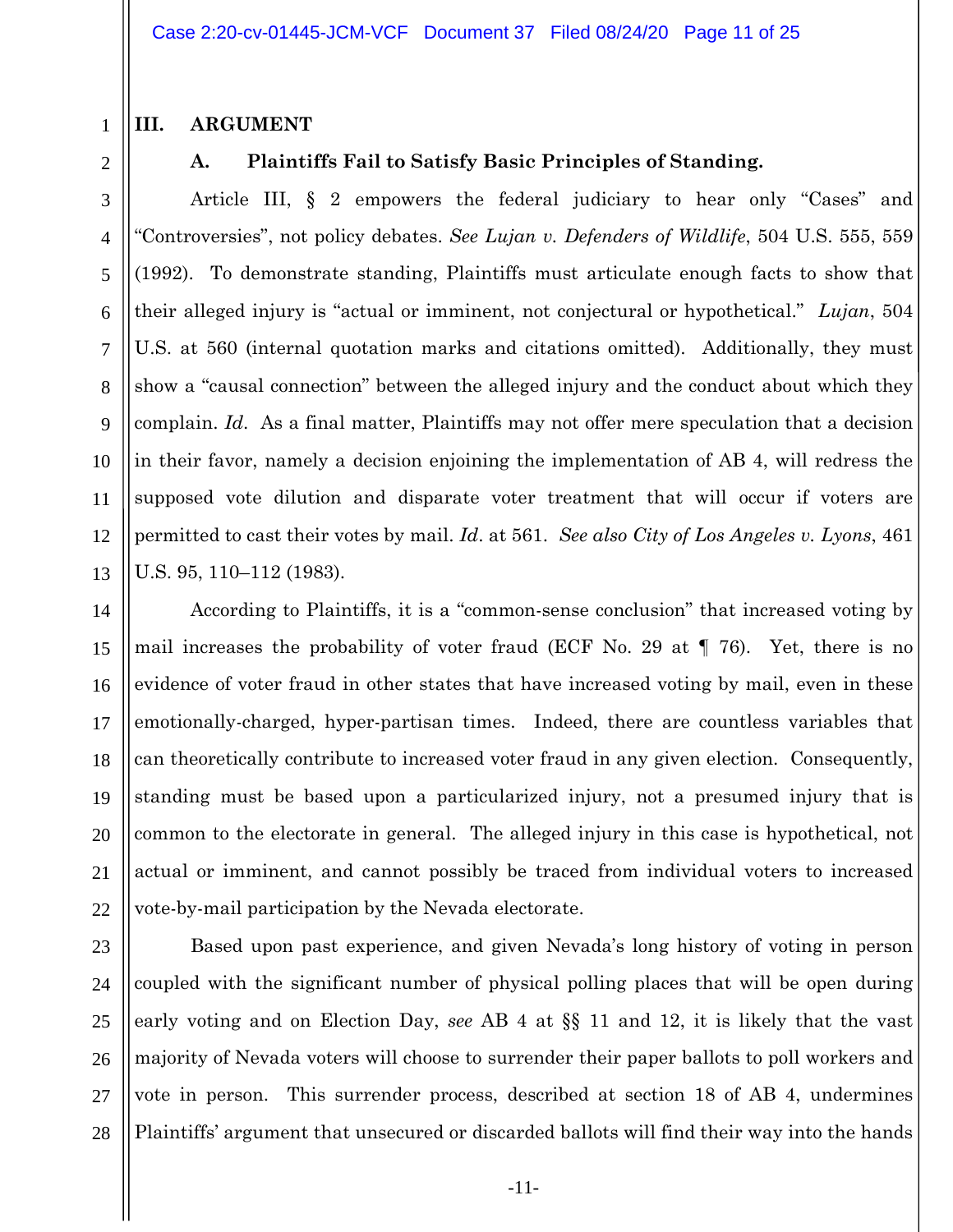#### Case 2:20-cv-01445-JCM-VCF Document 37 Filed 08/24/20 Page 12 of 25

1 2 3 4 5 6 7 8 9 10 of fraudsters. Plaintiffs' argument assumes that fraudsters will not only intercept unsecured and discarded ballots, but sign and deposit them in the mail in violation of multiple criminal prohibitions. This assumption is not the type of "fairly traceable" scenario that *Lujan* contemplates as a condition of standing. According to *Lujan*, "there must be a causal connection between the injury and the conduct complained of—the injury has to be fairly ... trace[able] to the challenged action of the defendant, and not ... th[e] result [of] the independent action of some third party not before the court." 504 U.S. at 560-61 (brackets in original, *quoting Simon v. Eastern Ky. Welfare Rights Organization*, 426 U.S. 26, 41-42 (1976)). Here, the thread of causation between AB 4 and vote dilution is much too tenuous to support standing.

Additionally, the signature verification process described at section 23 of AB 4 further undermines Plaintiffs argument that fraudulent votes will be accepted by poll workers even if their assumption about discarded ballots is given minimal credence. In summary, it is virtually impossible to predict with a reasonable degree of confidence, and there is no evidence from other states, that voting by mail will result in an statisticallysignificant increase in voter fraud. Far too many variables influence human behavior to warrant the Court's pre-election intervention in the 2020 general election.

11

12

13

14

15

16

17

18 19 20 21 22 23 24 25 26 27 28 Finally, Plaintiffs must demonstrate standing separately for each form of relief sought. *Friends of the Earth, Inc. v. Laidlaw Envtl. Servs*. (TOC), Inc., 528 U.S. 167, 185 (2000). Plaintiffs seek injunctive and declaratory relief with respect to each of their five causes of action (ECF No. 29 at pp. 28-29). These are prospective remedies that assume voter fraud will occur specifically as the result of AB 4, and that it will impact discrete voters and not simply the electorate as a group. Cited repeatedly by Plaintiffs in support of their claims (ECF No. 29 at ¶¶ 35-37, 125, 123, 124, 140-142, 145, 146, 149, 154-156 and 159-161), *Bush v. Gore* has little persuasive value because it was issued *per curiam*, indicating that it was fact specific. *See* 531 U.S. 98 (2000). Further, *Bush v. Gore* addressed a post-election situation, specifically the now infamous "hanging chad" situation, which was qualitatively different than any conceivable election outcome in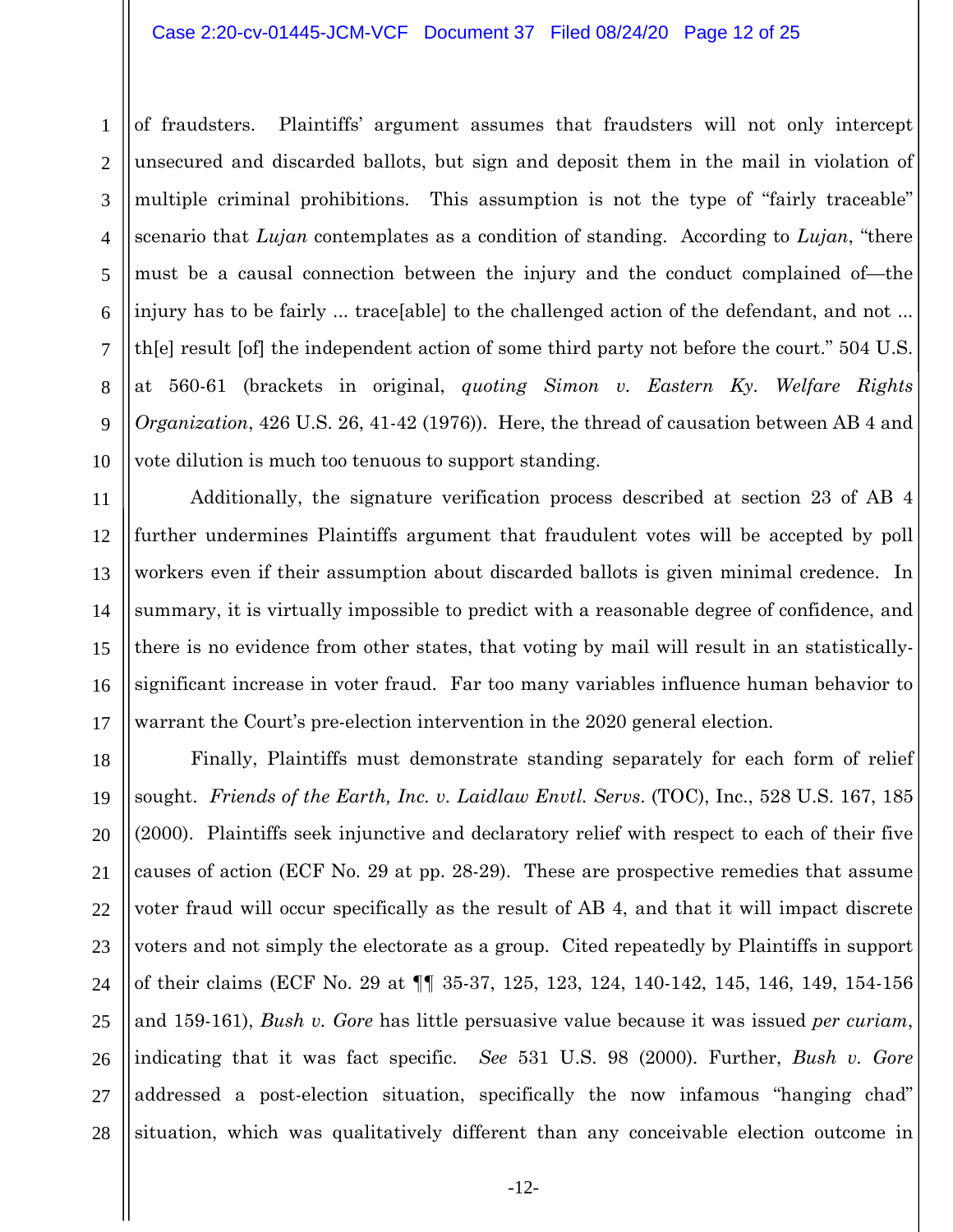1 2 Nevada. *Id*. at 105-07. *Bush v. Gore* does not even remotely support Plaintiffs' request for a pre-election order enjoining the distribution of mail-in ballots to Nevada's voters.

3

4

5

6

7

8

9

10

11

*Bush v. Gore* is inapposite because Plaintiffs have identified no situation where election officials would conceivably be counting paper ballots, with perforations as indicators of candidate selection, while using no clear standards for evaluating the significance of those perforations. Indeed, Nevada's elections officials universally employ electronic scanning equipment to evaluate candidate selections on paper ballots. *See* AB 4 at § 22. There is no factual basis for Plaintiffs' speculative assertion that election officials will use arbitrary methods of counting ballots or discarding ballots. Plaintiffs' Complaint should be dismissed on the ground that they have failed to demonstrate standing.

12 13

14

15

16

17

18

19

## **B. Trump, Inc. Fails to Satisfy the Requirements for Organizational Standing.**

Despite the addition of new allegations in the Amended Complaint, plaintiff organization Trump, Inc. still fails to establish standing. As an organization, Trump, Inc. bears the burden of showing either direct standing based on an injury to the organization, or representative standing based on an injury to its members. *See, e.g., Havens Realty Corp. v. Coleman*, 455 U.S. 363, 379 (1982); *Hunt v. Wash. State Apple Advertising Comm'n*, 432 U.S. 333, 342 (1977).

20 21 22 23 24 25 26 27 28 Trump, Inc. appears to assert a theory of direct standing based on a supposed injury to the organization, as opposed to the presidential candidate whom the organization represents (ECF No. 29 at ¶ 11). "An organization has 'direct standing to sue [when] it show[s] a drain on its resources from both a diversion of its resources and frustration of its mission.'" *Valle del Sol Inc. v. Whiting*, 732 F.3d 1006, 1018 (9th Cir. 2013) (quoting *Fair Hous. Council of San Fernando Valley v. Roommate.com, LLC*, 666 F.3d 1216, 1219 (9th Cir. 2012)). The apparent mission of Trump, Inc., "the principal committee for President Donald J. Trump's reelection campaign," is to secure President Trump's reelection (ECF No. 29 at ¶ 11) ("The committee spends resources . . . in Nevada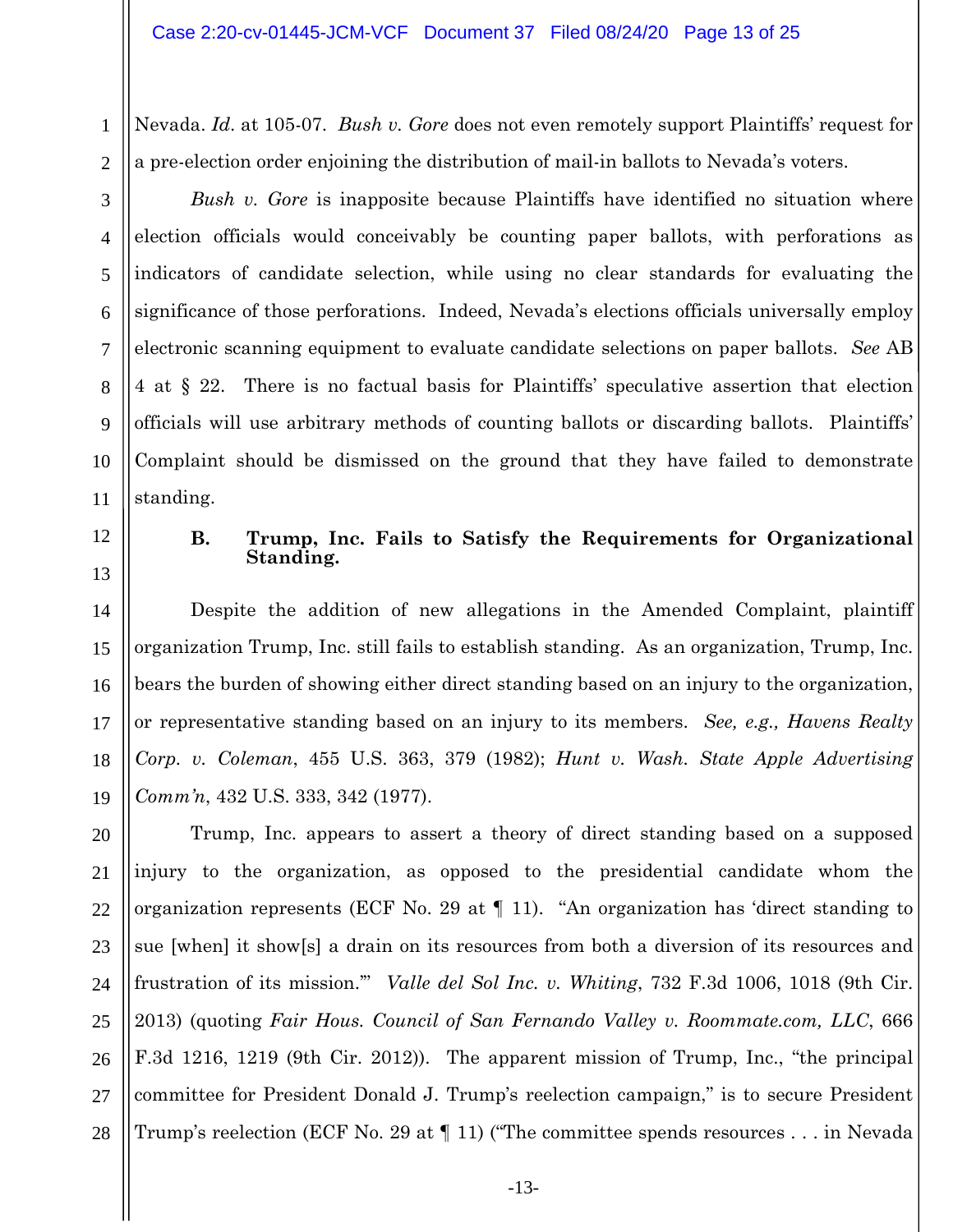1 to encourage Nevadans to reelect the President.")). However, the Amended Complaint fails to explain how AB 4 frustrates this mission.

2 3

4

5

6

7

8

9

10

11

12

In particular, there are no allegations that any supposed vote dilution will disadvantage the Trump campaign in the upcoming general election. An organization cannot establish direct standing by "simply choosing to spend money fixing a problem that otherwise would not affect the organization at all. It must instead show that it would have suffered some other injury if it had not diverted resources to counteracting the problem." *Valle del Sol Inc.*, 732 F.3d at 1018 (quoting *La Asociacion de Trabajadores de Lake Forest v. Lake Forest*, 624 F.3d 1083, 1088 (9th Cir. 2010)). Even if the prospect of vote dilution and/or disparate treatment of voters were more than conjecture, the Amended Complaint contains no explanation as to why this disadvantages the Trump campaign and not the Biden campaign.

13 14 15 16 17 18 19 20 21 22 23 24 25 26 Insofar as Trump, Inc. suggests that it may have standing to sue in a representative capacity, it has failed to satisfy the requirements for representative standing. An organization has representative standing to "sue on behalf of its members when 'its members would otherwise have standing to sue in their own right,' and when 'the interests it seeks to protect are germane to the organization's purpose.'" *Sierra Club v. Trump*, 963 F.3d 874, 883 (9th Cir. 2020) (*quoting Hunt*, 432 U.S. at 343).[4](#page-13-0) The Amended Complaint fails to identify any Trump, Inc. members with standing, and further fails to explain how Trump, Inc. is seeking to protect interests germane to its purpose of ensuring President Trump's reelection. By its own admission, Trump Inc. does not represent Nevada voters. With a mission "to achieve its electoral and political goals" of reelecting President Trump (ECF No. 29 at ¶ 11), President Trump's campaign organization represents Donald J. Trump and only Donald J. Trump. By definition, a campaign organization that serves as the "principal committee" for a candidate for federal office is simply a pot of money earmarked for the support of its namesake's candidacy.

<span id="page-13-0"></span>27

 $\overline{a}$ 

<sup>4</sup> There is also a third, prudential element: "neither the claim asserted nor the relief requested requires the participation in the lawsuit of each of the individual members." *Hunt*, 432 U.S. at 343; *Sierra Club*, 963 F.3d at 884 n.10.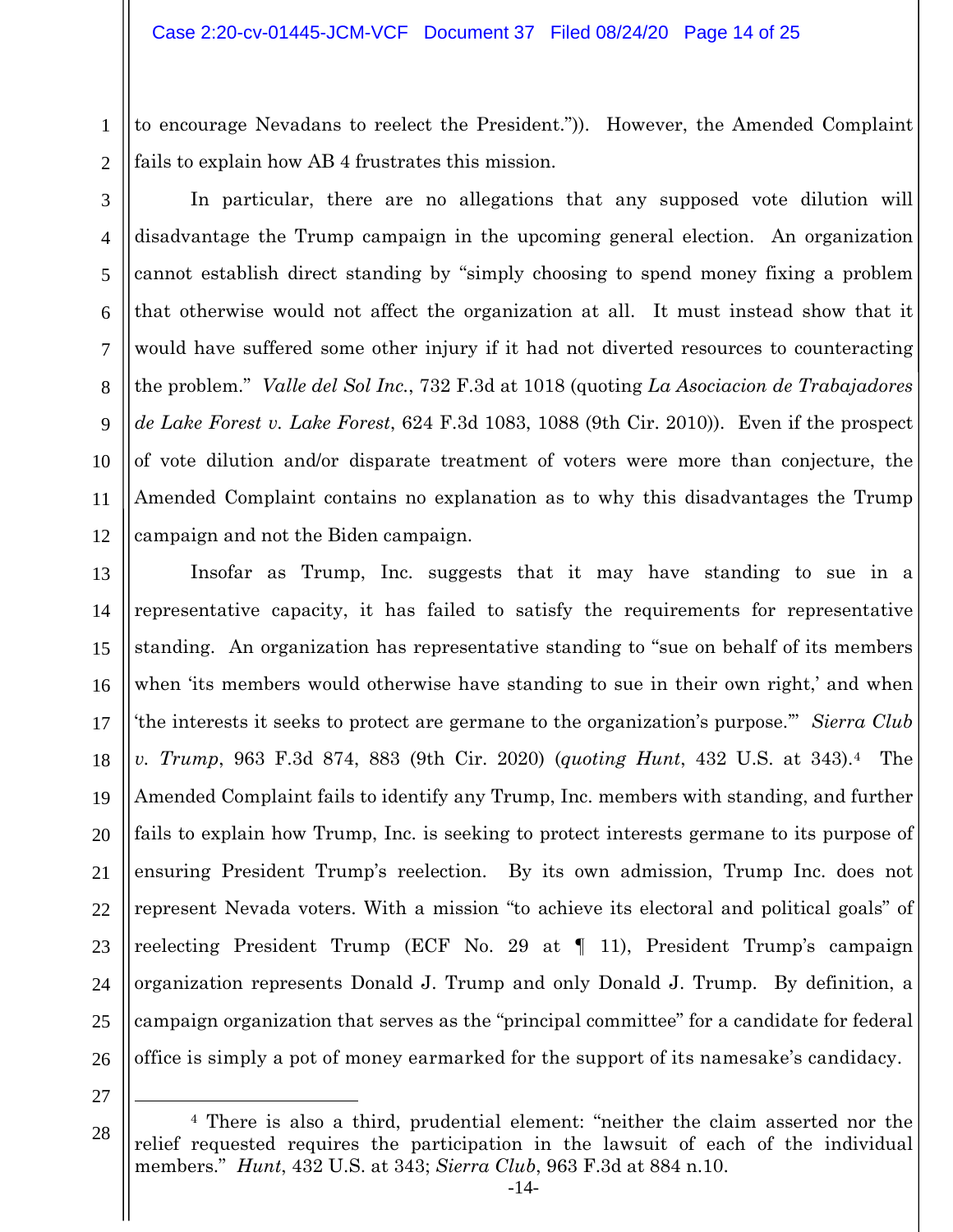*See* 52 U.S.C. § 30102. Since Trump, Inc. has not alleged any electoral or political disadvantage resulting from AB 4, the Court should dismiss Trump, Inc. from this action.

1

2

3

4

5

6

7

8

9

10

11

12

13

14

15

16

17

18

19

20

21

22

23

24

25

# **C. Nevada's Postmark Presumption Has Not Caused Plaintiffs an Injury.**

In Count I of the Complaint, Plaintiffs argue that section 20 of AB 4 conflicts with federal law in regards to the timing of Election Day (ECF No. 29 at ¶¶ 104-123). Section 20 sets forth the timelines for when a mail ballot in an affected election will be counted, including those ballots which lack a legible postmark. Notably, the timelines in AB 4 mirror those for mail ballots in normal elections,<sup>[5](#page-14-0)</sup> and Plaintiffs did not challenge those provisions when they were adopted, nor do they challenge them now.

Section 20 requires mail ballots to be delivered by hand to the election official, dropped in a designated drop box, or mailed to the election official by the date of the election. *Id.* If a ballot has a legible postmark showing that it was mailed after Election Day, it will not be counted. *Id.* Subsection 2 provides a procedure to process ballots without a legible postmark, a situation that Plaintiffs assert may be more prevalent when a person mails an envelope where the postage was prepaid, as is the case with mail ballots. AB 4, § 20. Specifically, if a ballot without a determinable postmark is received by 5 p.m. on the third day following the election, it will "be deemed to have been postmarked on or before the day of the election." *Id.*

Plaintiffs' first cause of action challenges the straightforward and commonsense provisions of subsection 2, arguing that it *might* allow ballots mailed after Election Day to be counted. They base this speculative conclusion on the unsupported "estimated" delivery time of mail within counties in Nevada to "typically" be less than 3 days (ECF No. 29 at ¶ 118). Plaintiffs' unsubstantiated assertions fail to show that they have suffered "an invasion of a legally protected interest" that is "concrete and particularized"

26

27

<span id="page-14-0"></span><sup>28</sup> <sup>5</sup> *See* NRS 293.317(2) ("If an absent ballot is received not more than 3 days after the day of the election and the date of the postmark cannot be determined, the absent ballot shall be deemed to have been postmarked on or before the day of the election.").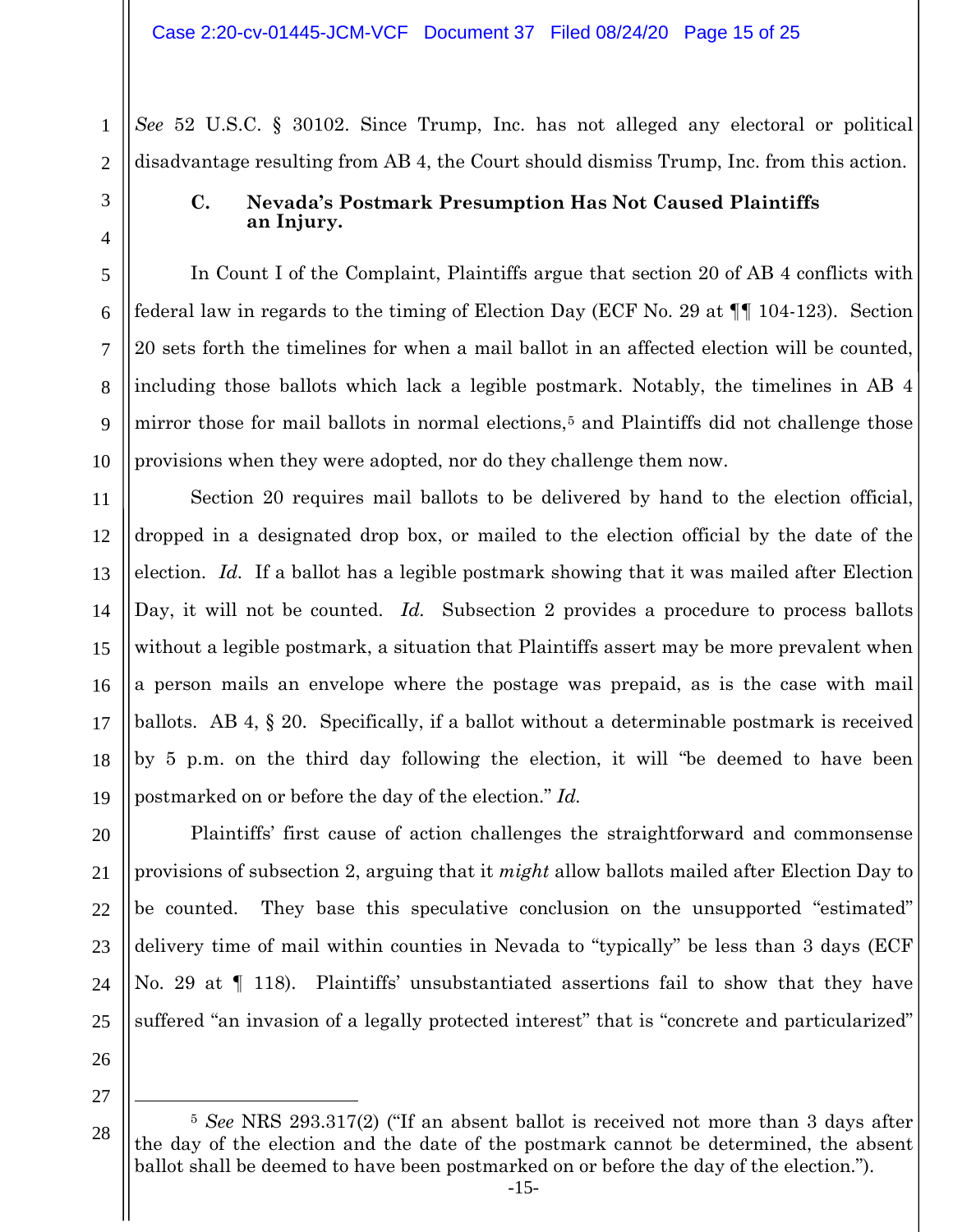1 2 and "actual or imminent, not conjectural or hypothetical," and thus fail to establish an injury in fact. *Lujan,* 504 U.S., at 560 (internal quotation marks omitted).

Plaintiffs do not assert—nor can they—any personal injury to them by Nevada election officials deeming ballots without a determinable postmark and received by the third day after the election as having been postmarked by Election Day. *Id.* at n.1; *see also DaimlerChrysler Corp. v. Cuno*, 547 U.S. 332, 342 (2006) ("A plaintiff must allege personal injury fairly traceable to the defendant's allegedly unlawful conduct and likely to be redressed by the requested relief."). "A 'concrete' injury must be '*de facto*'; that is, it must actually exist." *Spokeo, Inc. v. Robins*, 578 U.S. \_\_\_, \_\_\_, 136 S. Ct. 1540, 1548 (2016) (citing *Black's Law Dictionary* 479 (9th ed. 2009)). Abstract conjecture is not

sufficient. *Id.* Plaintiffs' argument that some completed ballots *may* be mailed after election day, *may* not be postmarked, *may* be received before 5 p.m. on the third day following election day, and then *may* somehow dilute the votes of Nevada voters—a group to which no Plaintiff belongs—does not demonstrate a concrete injury to anybody, and certainly not to Plaintiffs.[6](#page-15-0)

There are any number of alternative hypothetical scenarios that are as likely, or more so, than Plaintiffs' assertion of what *may* happen with respect to mail ballots in the 2020 election. These alternatives underscore the speculative nature of their claims. Plaintiffs' own assertion—unsupported by any authority—is that most mail sent from one address in a county to another address in that county will arrive in one to two days. Thus, Plaintiffs presumably admit the validity of ballots that are received within that window of time. There is no way to know before the election exactly how many ballots lacking an identifiable postmark will arrive on the third day after the election—the number may well be zero, in which case, under Plaintiffs' own theory, no injury would

 $\overline{a}$ 

3

4

5

6

7

8

9

10

11

12

13

14

15

16

17

18

19

20

21

22

23

<span id="page-15-0"></span><sup>25</sup>

<sup>26</sup> 27 28 <sup>6</sup> Indeed, if speculation about possible outcomes could be said to demonstrate concrete injuries, it must be noted that Plaintiffs' suggested remedy has the potential to inflict injury by disenfranchising voters who timely cast their ballots. According to Plaintiffs' own assertions and desired outcome, if a voter mails his completed ballot on election day and that ballot is not postmarked but is received by the election official within a day or two, as Plaintiffs assert it "typically" would, his vote would not be counted.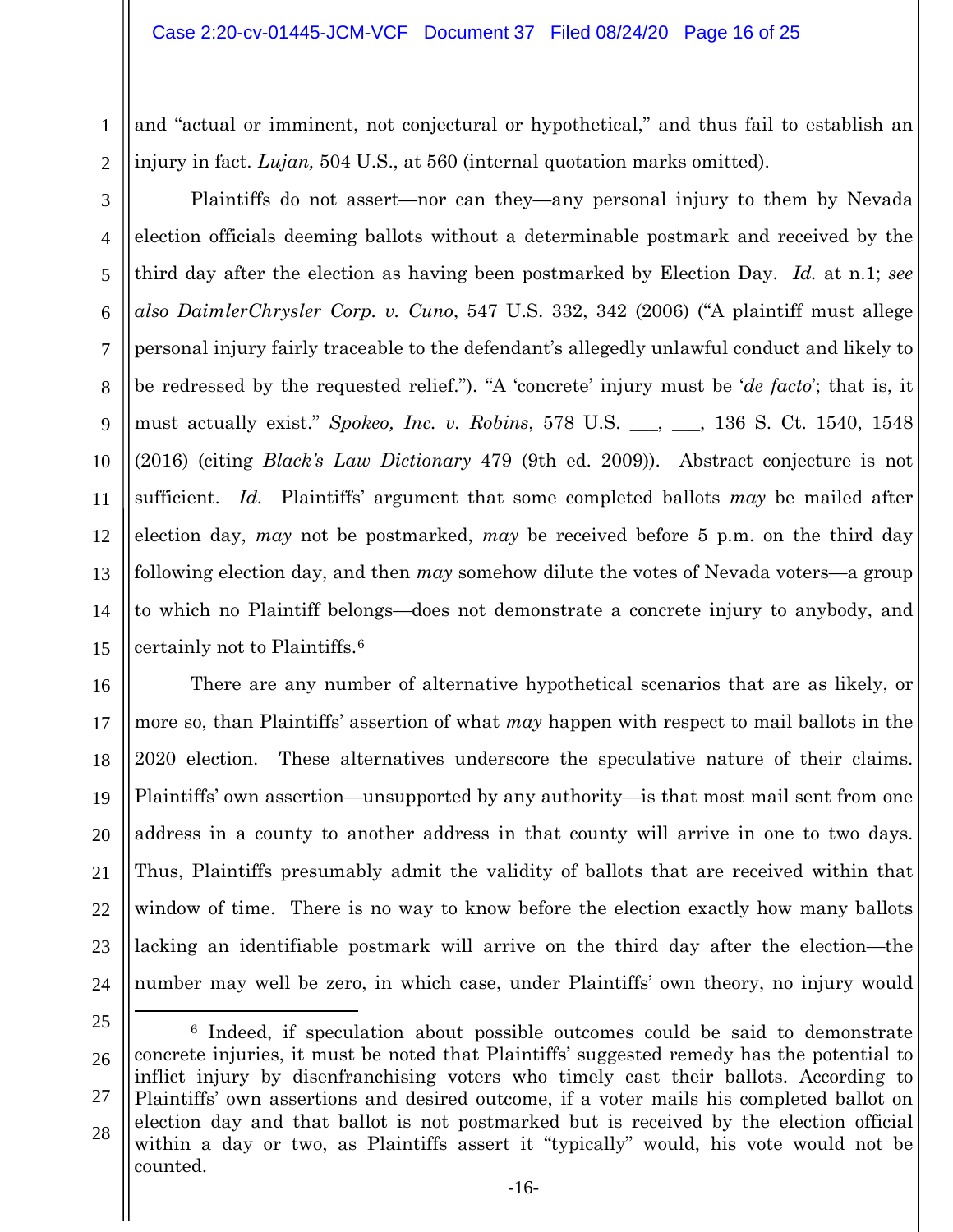#### Case 2:20-cv-01445-JCM-VCF Document 37 Filed 08/24/20 Page 17 of 25

1 2 occur. To the extent engaging in speculation is entertained, it should be noted that this scenario appears more likely than one in which a vast number of ballots arrive on the third day after the election with no legible postmark: "[A]lthough the USPS does not generally postmark prepaid mail, the USPS has a longstanding policy of postmarking election mail, including absentee ballot return envelopes." *Gallagher v. New York State Bd. of Elections*, No. 20 CIV. 5504 (AT), 2020 WL 4496849, at \*4 (S.D.N.Y. Aug. 3, 2020).

Further, "a person's right to vote is individual and personal in nature," and only "voters who allege facts showing disadvantage to themselves as individuals have standing to sue to remedy that disadvantage." *Gill v. Whitford*, 585 U.S. <sub>\_\_\_,</sub> \_ 138 S. Ct. 1916, 1929 (2018) (internal quotation marks omitted). Plaintiffs, who are entities, not individuals, will not be voting in any election, much less Nevada's.

Even if Plaintiffs were allowed to pursue their speculative claims on behalf of actual Nevada voters, their professed concern about the "dilution" of votes is a general concern about the conduct of government, which cannot create standing to challenge subsection 2. *Paher*, 2020 WL 2089813, at \*5 ("Plaintiffs' purported injury of having their votes diluted due to ostensible election fraud may be conceivably raised by any Nevada voter. Such claimed injury therefore does not satisfy the requirement that Plaintiffs must state a concrete and particularized injury.").

Finally, none of the statutes or constitutional provisions relied upon by Plaintiffs confer any federal rights nor provide a private right of action to litigants. *See Alexander v. Sandoval,* 532 U.S. 275, 286-87 (2001) ("Like substantive federal law itself, private rights of action to enforce federal law must be created by Congress."). Nor does the Supremacy Clause confer upon Plaintiffs the right to litigate an alleged conflict between section 20(2) of AB 4 and the federal laws setting the date of Election Day. *Armstrong v. Exceptional Child Care, Inc.*, 575 U.S. 320, 324-26 (2015) ("[T]he Supremacy Clause is not the source of any federal rights, and certainly does not create a cause of action."). Accordingly, as Plaintiffs have no basis on which to pursue a claim based upon principles of federal preemption, Count I must be dismissed.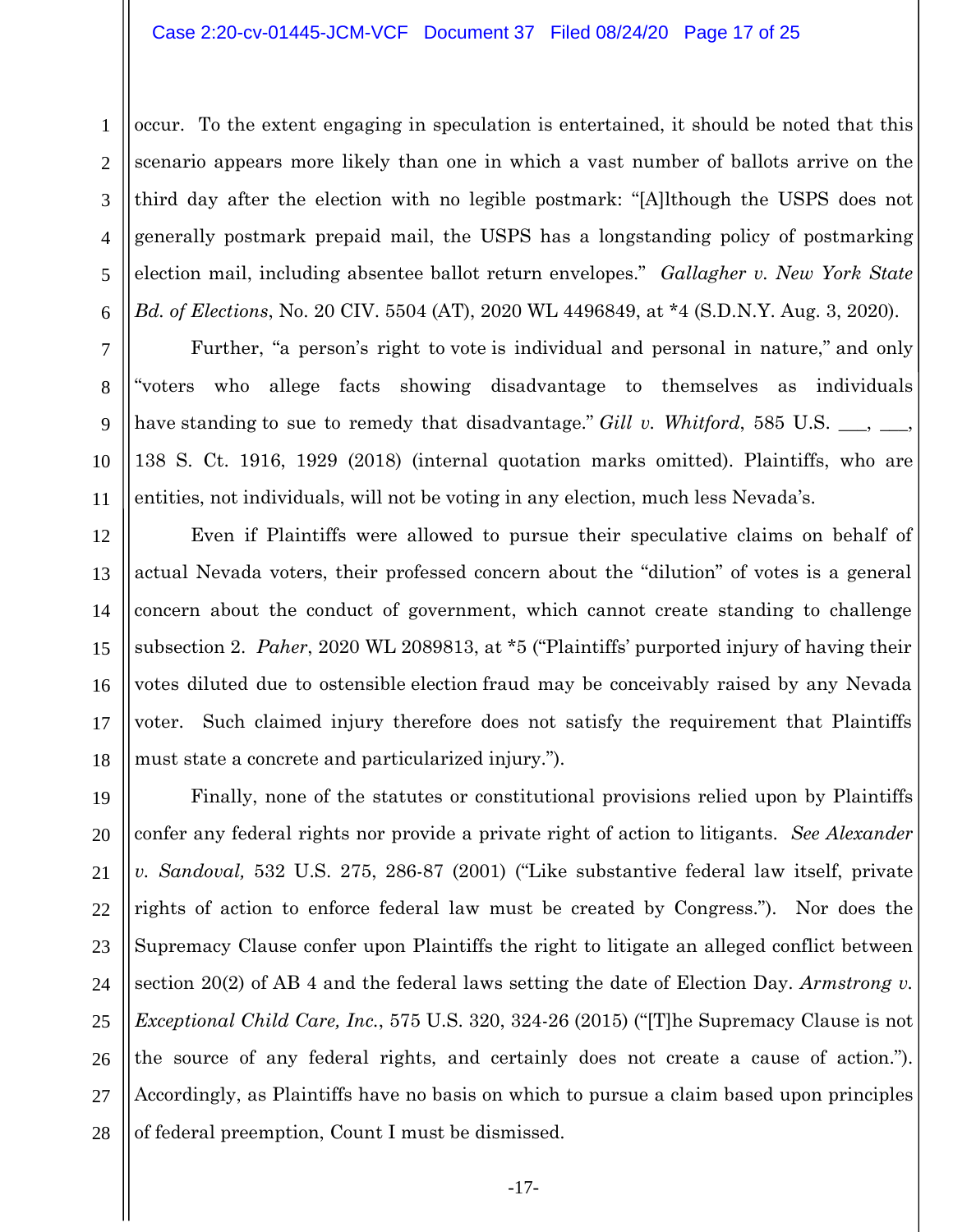1

2

3

4

5

6

7

8

9

10

11

12

13

14

### **D. Sections 11 and 12 of AB 4 Do Not Violate Equal Protection; They Simply Afford Local Election Officials the Discretion to Establish an Appropriate Number of Polling Locations in Their Respective Counties.**

In Count II of the Complaint, Plaintiffs argue that sections 11 and 12 of AB 4 violate the Equal Protection Clause by requiring fewer polling places in rural counties than in urban counties. According to Plaintiffs, these sections "authorize disparate treatment of voters in rural counties with respect to the placement of polling places and vote centers for in person voting" (ECF No. 29 at ¶ 126). To the contrary, these provisions authorize election officials to establish as many polling places and vote centers as are necessary to comfortably accommodate the needs of voters in rural counties. The figures in question set a floor, not a ceiling, on the number of physical polling places that must be established in each county. This gives each of Nevada's rural counties the flexibility to adjust to local conditions and circumstances without unnecessarily consuming public resources.

15 16 17 18 19 20 21 22 23 24 25 In a rural county, for example, there may be relatively predictable voter turnout from one election cycle to the next. In urban counties, the opposite may be true. Additionally, there may be a relatively large percentage of voters in rural counties who are already accustomed to voting by mail because of mailing precincts and consistent absentee voting. Population density, population growth, traffic congestion and other physical and geographic factors may also influence in-person voter turnout. Simply stated, in-person voter turnout may be more predictable in rural counties than in urban counties. In counties with more predictable turnout, the local election officials have a better grasp of the physical resources they will need to accommodate in-person turnout. It makes perfect sense that such counties would be subject to lower minimum requirements.

26 27 28 In summary, local election officials must have the discretion to establish an appropriate number of polling locations at or above the minimums described in sections 11 and 12 of AB 4. It does not follow that smaller per-capita minimums will have a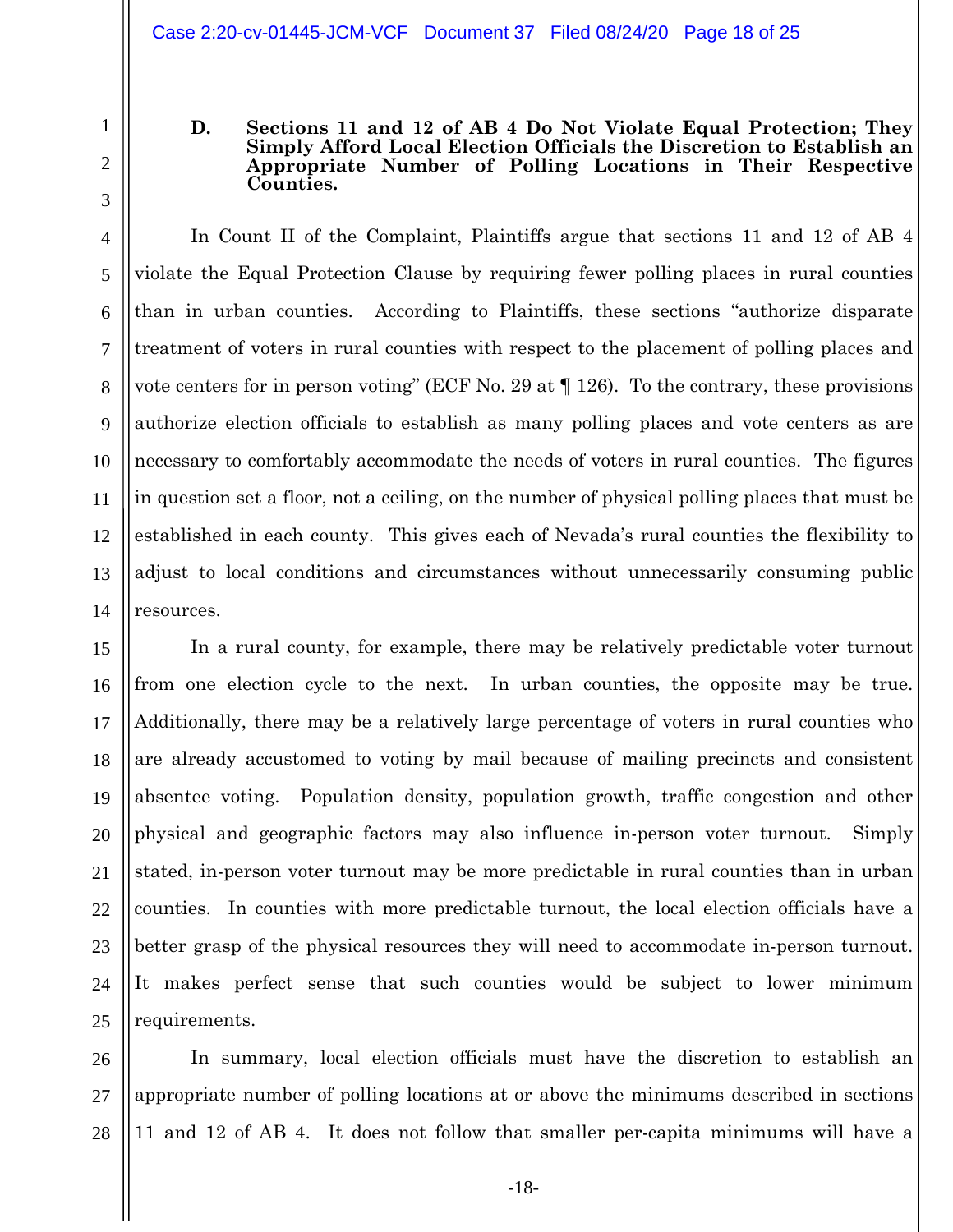### Case 2:20-cv-01445-JCM-VCF Document 37 Filed 08/24/20 Page 19 of 25

1 2 3 4 5 6 7 8 9 10 11 12 disparate impact upon rural voters. Indeed, there is no inequity in setting a larger minimum requirement, on a per capita basis, in urban counties. This simply reflects a legislative determination that greater population density exacerbates the spread of the Coronavirus, while a wider distribution of polling locations and vote centers will tend to mitigate that spread. Clearly, there is a rational basis for setting higher minimum requirements in urban counties. For challenged voting statutes to have a rational basis, "all that is required is that the restrictions 'bear some rational relationship to a legitimate state purpose.... [T]he Equal Protection Clause is offended only if the state's classification rests on grounds wholly irrelevant to the achievement of the State's objective.'" *St. Louis County, Mo. v. City of Town and Country*, 590 F. Supp. 731, 738 (E.D. Mo. 1984) (brackets in original, *quoting Holt Civic Club v. City of Tuscaloosa*, 439 U.S. 60, 70-71 (1978)).

13 14 15 16 17 18 19 20 21 22 Plaintiffs' preference for per-capita equality in polling location numbers is a misplaced oversimplification of a complex system of election administration, not to mention poor public policy. Nevada's system of election administration is partially decentralized because it works for Nevada. There is no factual basis for Plaintiffs' assertion that sections 11 and 12 of AB 4 will have a disparate impact upon rural voters. Plaintiffs' assume that local election officials will not capably perform their duty to establish an appropriate number of polling places in their respective counties. Insofar as they have offered no facts to support this assumption, Plaintiffs have failed to articulate a concrete and particularized injury. Count II of the Complaint must be dismissed on these grounds.

- 23
- 24 25

**E. Section 22 of AB 4 Does Not Violate Equal Protection; It Simply Affords Local Election Officials the Discretion to Adopt Counting and Processing Procedures that are Compatible with Local Resources.**

26 27 28 In Count III of the Complaint, Plaintiffs argue that section 22 of AB 4 violates the Equal Protection Clause because it gives local election officials too much discretion to adopt "standardless" procedures for counting and processing mailed ballots (ECF No. 29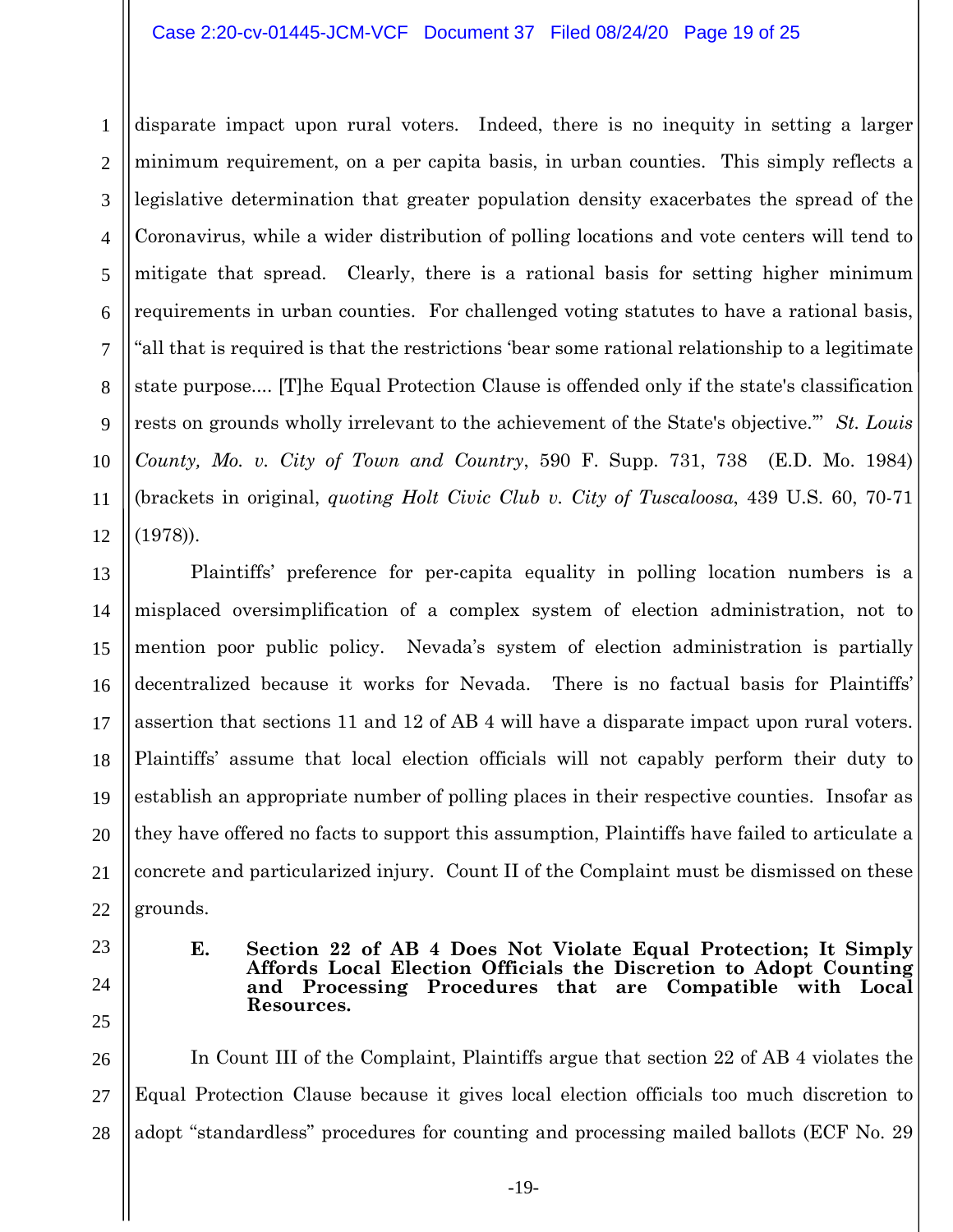1 2 3 4 5 6 7 8 9 10 11 12 13 14 15 at ¶ 141). As with the other equal protection claims, this claim assumes local elections officials will adopt arbitrary procedures that will dilute votes and subject different groups of voters to disparate treatment. Yet Plaintiffs have not identified a single fact to support their assumption. As a practical matter, Plaintiffs express a policy preference for a topdown, centrally-planned system of election administration (ECF No. 29 at ¶¶ 100-102). Nevada statutes, however, contemplate a significant role for county clerks in the administration of Nevada's election laws, particularly with respect to the counting and processing of ballots. *See, e.g.*, NRS §§ 293.056 (submission of initiative and referendum petitions to county clerks), 293.1277 (verification of signatures by county clerks), 293.4689 (maintenance of website by county clerk for public information relating to elections), 293.5235 (preregistration and registration of voters by county clerks), 293.530 (authority of county clerks to correct statewide registration list), 293.3625-.397 (returns and canvass). Plaintiffs' policy preference for top-down administration, and their request here for the Court to fundamentally alter Nevada's system of election administration, conflicts at a high level with many provisions of state law in addition to section 22 of AB 4.

16 17 18 19 20 21 22 23 24 25 26 27 Moreover, Nevada's existing statutes establish specific guidance and detailed standards for county clerks to follow when counting and processing mailed ballots. These statutes establish the necessary uniformity to ensure that voters are treated equally in all materials respects. *See* NRS §§ 393.363-.389. While Plaintiffs suggest that section 22 of AB 4 gives county clerks virtually unfettered discretion to decide how to count and process ballots, they conveniently ignore section 9 of AB 4. Subsection 1 of section 9 states, "The provisions of any other statute or charter, ordinance, interpretation, regulation or rule governing the election which do not conflict with the provisions of sections 2 to 27, inclusive, of this act must be applied to the election, including, without limitation: [p] rovisions relating to  $\ldots$  conducting the election  $\eta$  and [p] rovisions relating to the compilation and canvass of election returns and ties, recounts and contests of election."

28

…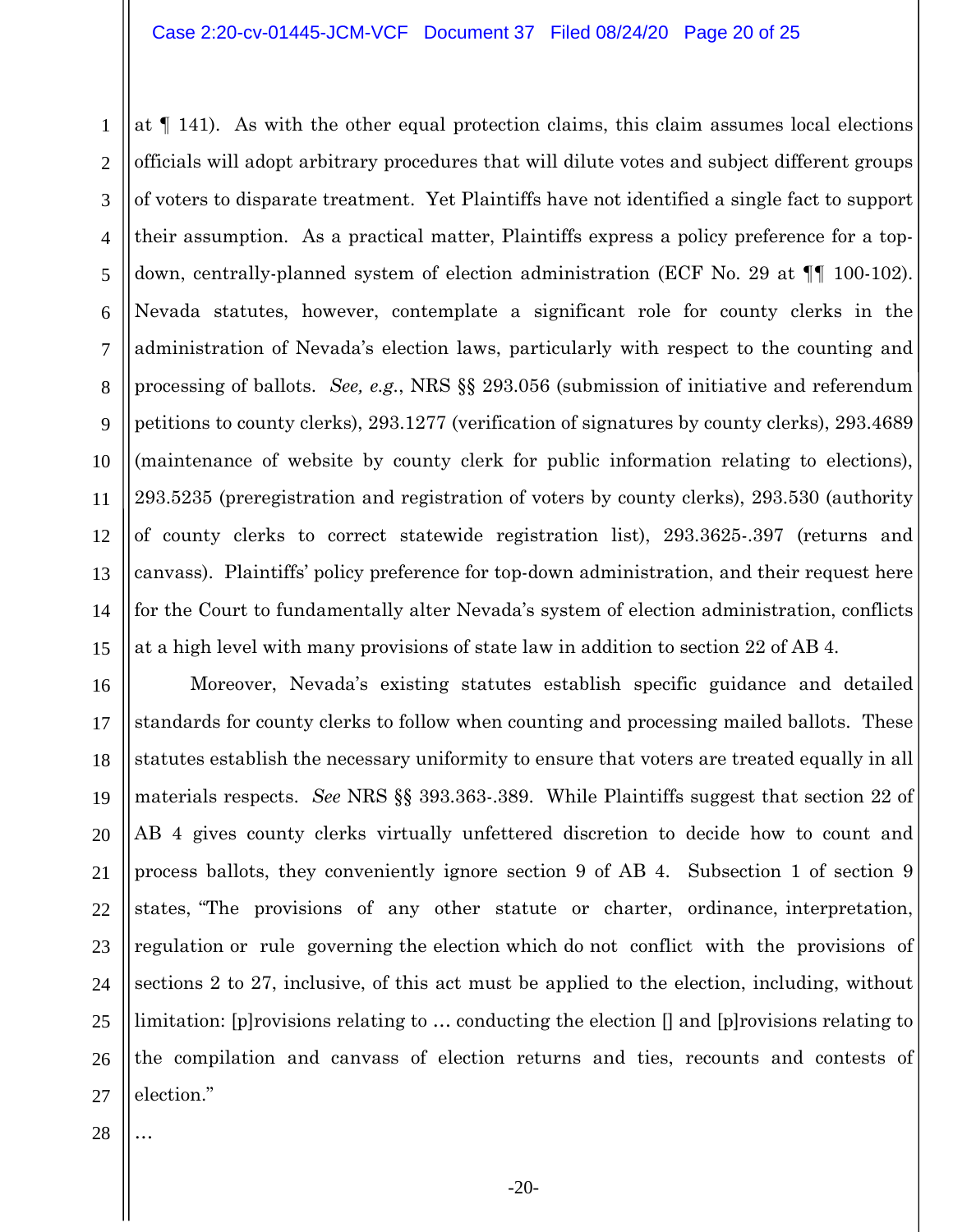24

25

26

27

28

Section 9 is important because it underscores the limited scope of section 22, which deals only with "procedures" for counting and processing ballots. Procedures exist to maximize efficiency in counting and processing ballots, including "by electronic means". AB 4 at  $\S 22(2)(a)$ . Viewed in the proper context, section 9 does not give the county clerks the discretion to decide how or when to accept or reject a mailed ballot. Various provisions of statute already address that topic. Section 9 addresses automation for the simple reason that some counties may have more automation equipment than others for the processing and counting of mail ballots.

For example, urban counties may have the equipment to run all signatures on ballot return envelopes through a scanner to make a preliminary determination whether a signature on the ballot envelope matches the signature on file for the voter. An electronic flag would lead to a visual examination of signatures as the second step in the process. On the other hand, some counties may have to perform a visual examination of signatures as the first step in the signature verification process. Such a minor difference in procedures would have little if any potential to treat voters in a way that violates the Equal Protection Clause. To the extent that there exists some abstract potential for the disparate treatment of voters, it does not qualify as an injury in fact for purposes of Article III's standing requirement. Accordingly, Count III of the Complaint must be dismissed.

# **F. Section 25 Does Not Violate Equal Protection; It Has Virtually No Potential to Result in the Disparate Treatment of Voters.**

In Count IV of the Complaint, Plaintiff argue that section 25 of AB 4 violates the Equal Protection Clause because it contains a vague directive to county clerks about when to discard ballots that have been folded together in a single envelope (ECF No. 29 at ¶¶ 157-160). For purposes of an affected election, section 25 merely duplicates the provisions of NRS § 293.363. This statute, which has been in effect since 1960, s*ee* §131, 1960 Nev. Stat. 259, indicates that local election officials must discard paper ballots that have been folded together in a single envelope unless they can determine that the ballots were voted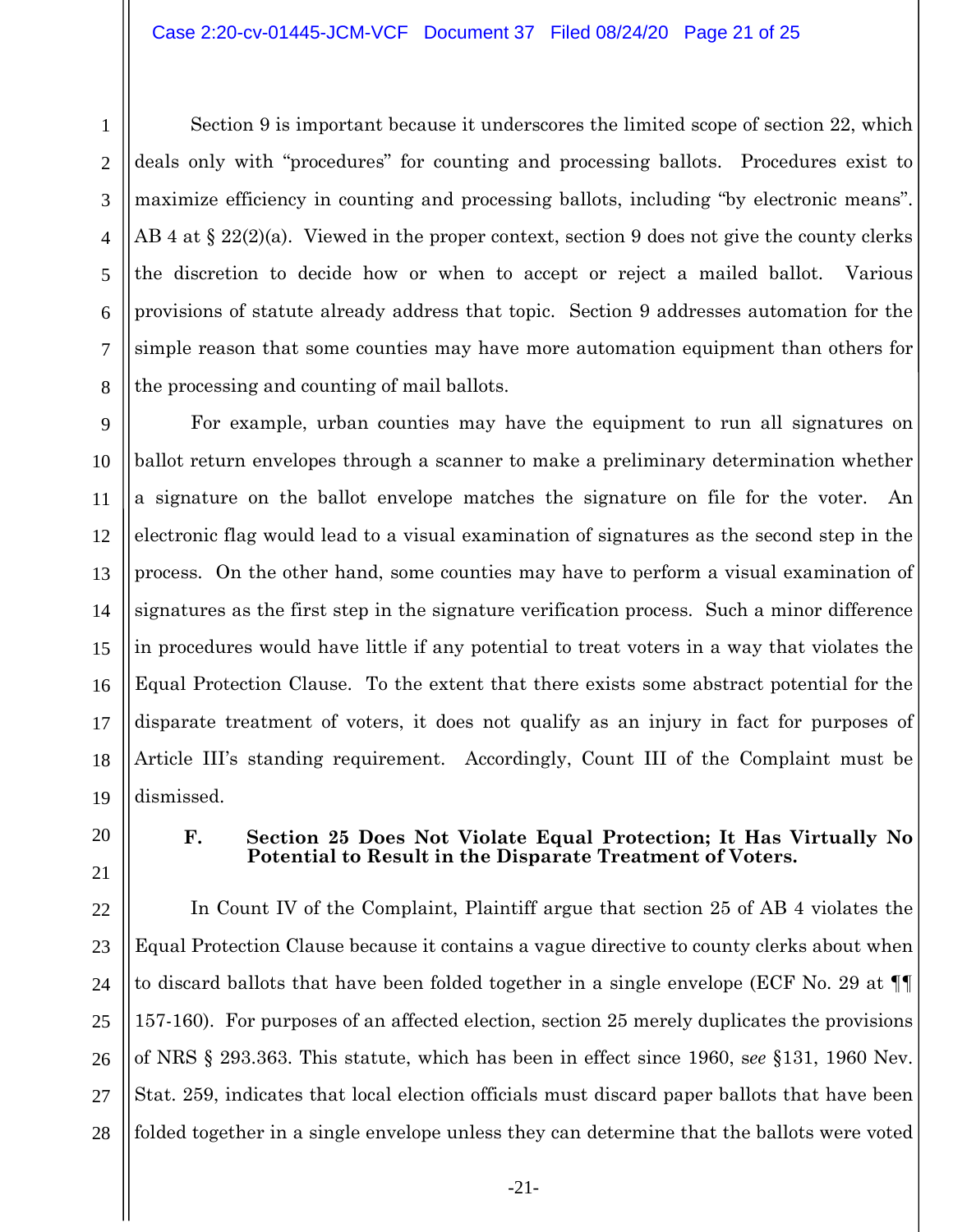1 2 3 4 5 6 7 by two different voters. As a practical matter, the ballots themselves will rarely if ever have markings to suggest that they were voted by two different people, spouses or roommates for example, because the ballots do not include signature lines are places to include personal identifiers. For obvious reasons, mailed ballots do not contain signature lines or personal identifiers because signatures and personal identifiers would wholly eliminate ballot secrecy. Therefore, unless the return envelope contains two signatures on the single signature line, the folded-together ballots will be universally discarded.

Although it is conceivable that two persons might fold their ballots together in a single envelope and affix their signatures to the signature line of the return envelope, it is highly improbable. Indeed, the degree of probability is so low that it can scarcely qualify as an injury for purposes of Article III's standing requirement. Accordingly, Count IV of the Complaint must be dismissed.

13

8

9

10

11

12

14

### **G. Plaintiffs Speculative Claims Do Not Become Any Less Speculative When Considered in Their Entirety.**

15 16 17 18 19 20 21 22 23 24 25 26 27 28 In Count V of the Complaint, Plaintiffs cobble together Counts I through IV to support their argument that AB 4 violates the right to vote by diluting "honest" votes (ECF No. 29 at ¶¶ 166-169). As discussed above, the central premise for this argument is that vote-by-mail processes increase the likelihood of voter fraud. The subtext of the argument is that various provisions of AB 4, identified above, exacerbate the alleged problem. Ironically, Counts I through IV of the Complaint, which address the supposed objectionable provisions of AB 4, are wholly unrelated to Plaintiffs' arguments about how ballots will be discarded and then intercepted by fraudsters before the ballots ever reach the polls (ECF No. 29 at ¶¶ 53-62). To the contrary, the provisions of AB 4 to which Plaintiffs object relate to the processes and procedures that election officials will apply after the ballots have already reached the polls. Because the identified processes and procedures do not make it any more or less likely that election officials will mistakenly accept a person's ballot that has been intercepted and cast by an imposter, the basis for Count V is virtually incomprehensible.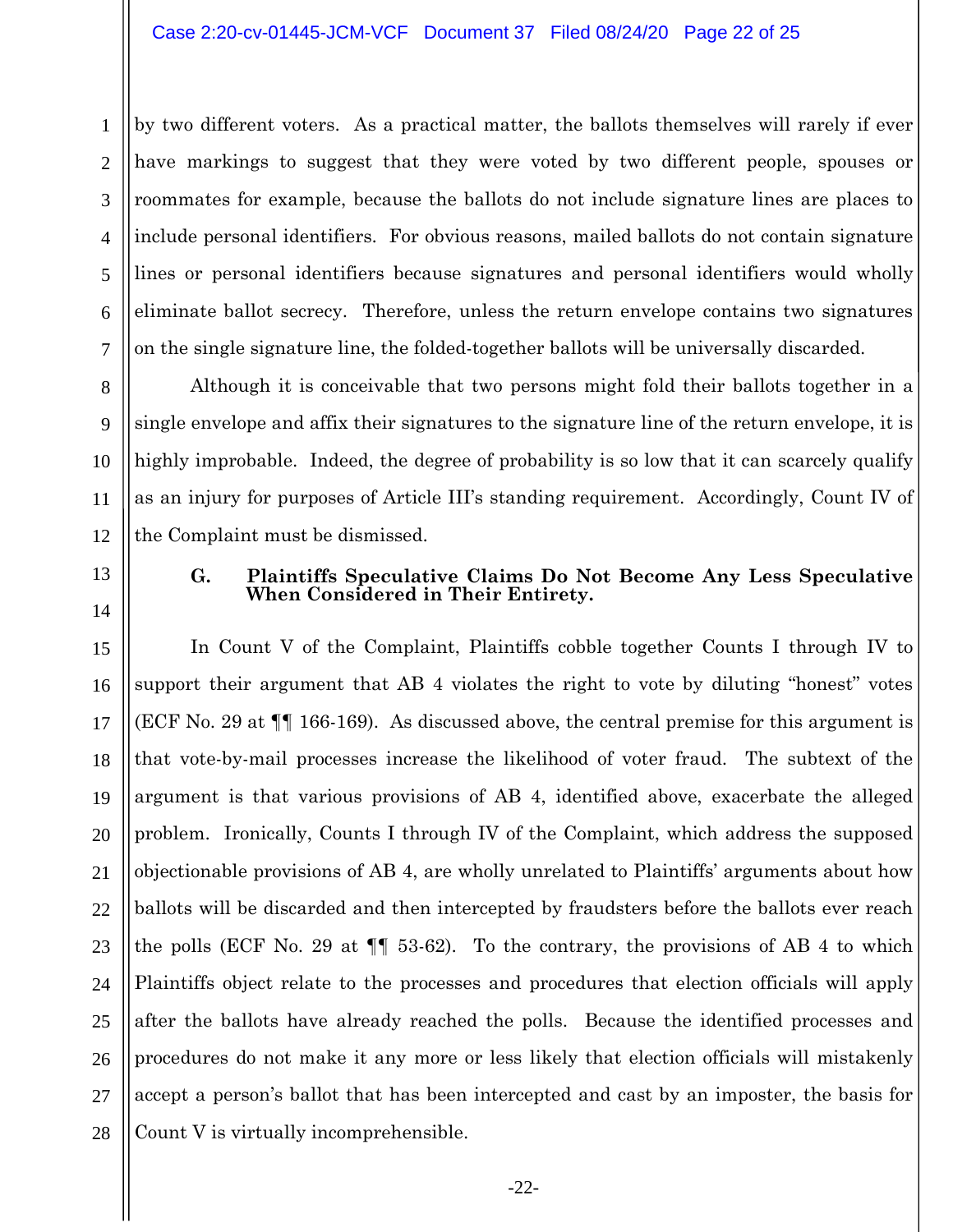Furthermore, the injury alleged in Count V is no less speculative than the injuries alleged in Counts I through IV. The speculation continues unabated in Count V because Count V is simply an amalgamation of Counts 1 through IV. Each is highly speculative standing alone, and no less speculative when considered together. In short, four multiplied by zero equals zero, not four.

The gist of County V is that Plaintiffs demand greater uniformity in Nevada's election processes and procedures. But they do not explain how the alleged lack of uniformity will dilute votes, other than to speculate that local elections officials might apply arbitrary standards when they receive, examine, count and process mailed ballots. In addition to not meeting Article III's standing requirement, Plaintiffs predictions about the conduct of poll workers are not ripe for review. "This type of review threatens the kind of abstract disagreements over administrative policies … that the ripeness doctrine seeks to avoid." *Ohio Forestry Ass'n, Inc. v. Sierra Club*, 523 U.S. 726, 736 (1998) (internal citations and quotation marks omitted). "Where a dispute hangs on future contingencies that may or may not occur … it may be too "impermissibly speculative" to present a justiciable controversy." *In re Coleman*, 560 F.3d 1000, 1005 (9th Cir. 2009) (internal citations and quotations marks omitted). Accordingly, all of Plaintiffs' claims fail to satisfy Article III's ripeness requirement for essentially the same reasons that they fail to satisfy the standing requirement. *See Wolfson v. Brammer*, 616 F.3d 1045, 1058 (2010) ("Whether framed as an issue of standing or ripeness, the inquiry is largely the same: whether the issues presented are definite and concrete, not hypothetical or abstract.") (internal citations and quotations marks omitted).

23 24 25 26 27 28 Finally, to the extent that Plaintiffs seek an order imposing greater uniformity upon Nevada's election processes and procedures, their claims are barred by the Tenth Amendment and principles of federalism. "[T]he Tenth Amendment confirms that the power of the Federal Government is subject to limits that may, in a given instance, reserve power to the States." *New York v. United States*, 505 U.S. 144, 156 (1992). And, as Plaintiffs concede, "The U.S. Constitution's Elections Clause vests state legislatures

1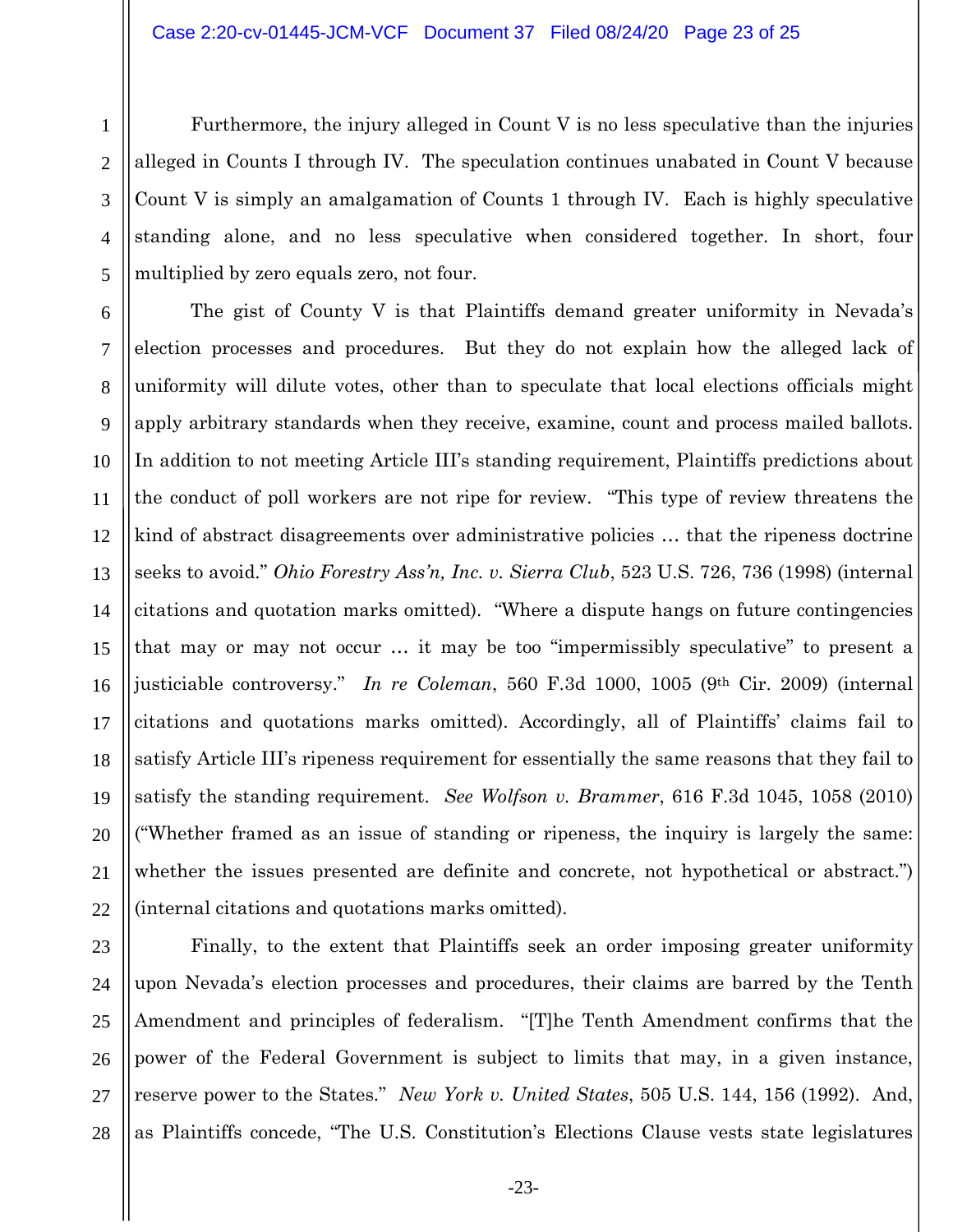### Case 2:20-cv-01445-JCM-VCF Document 37 Filed 08/24/20 Page 24 of 25

1 2 3 4 5 6 with power to set the time, place, and manner of congressional elections. U.S. Const., art. I, §4, cl. 1." (ECF No. 29 at ¶ 22). Likewise, the Presidential Electors Clause gives the States' the authority to prescribe the manner of selecting presidential electors. U.S. Const., art. II, §1, cl. 2. Indeed, the Presidential Electors Clause "gives the States farreaching authority over presidential electors, absent some other constitutional constraint." *Chiafalo v. Washington*, \_\_U.S.\_\_, 140 S. Ct. 2316, 2323 (2020).

Although an act of Congress may supersede state election laws as applied to federal elections, *see Arizona v. Inter Tribal Council of Arizona, Inc.*, 570 U.S. 1, 9 (2013), Plaintiffs have identified no federal statutes that would supersede sections 11, 12, 22 and 25 of AB 4. Nor have they made a persuasive argument that section 20 conflicts with federal law regarding the timing of Election Day.

For the reasons detailed above, the Complaint must be dismissed.

# **IV. CONCLUSION**

14 15 16 17 18 Plaintiffs ask this Court to scrutinize the policy wisdom of choices made by the Nevada Legislature during its 32nd (2020) Session. These choices were made amid a pandemic in preparation for the 2020 general election. Absent a concrete and particularized injury to Plaintiffs, the Court has no jurisdiction to intervene in election preparations. Because Plaintiffs have failed to plead facts from which one might reasonably infer that an injury is actual and imminent, not hypothetical, the Court should dismiss their claims for lack of jurisdiction.

7

8

9

10

11

12

13

DATED this 24th day of August, 2020.

### AARON D. FORD Attorney General

-24-

By: *Gregory L. Zunino* GREGORY L. ZUNINO, Bar No. 4805 Deputy Solicitor General CRAIG A. NEWBY, Bar 8591 Deputy Solicitor General BRANDEE MOONEYHAN, Bar No. 7451 Deputy Attorney General LAENA ST-JULES. Bar No. 15156C Deputy Attorney General

*Attorneys for Defendant Barbara Cegavske*